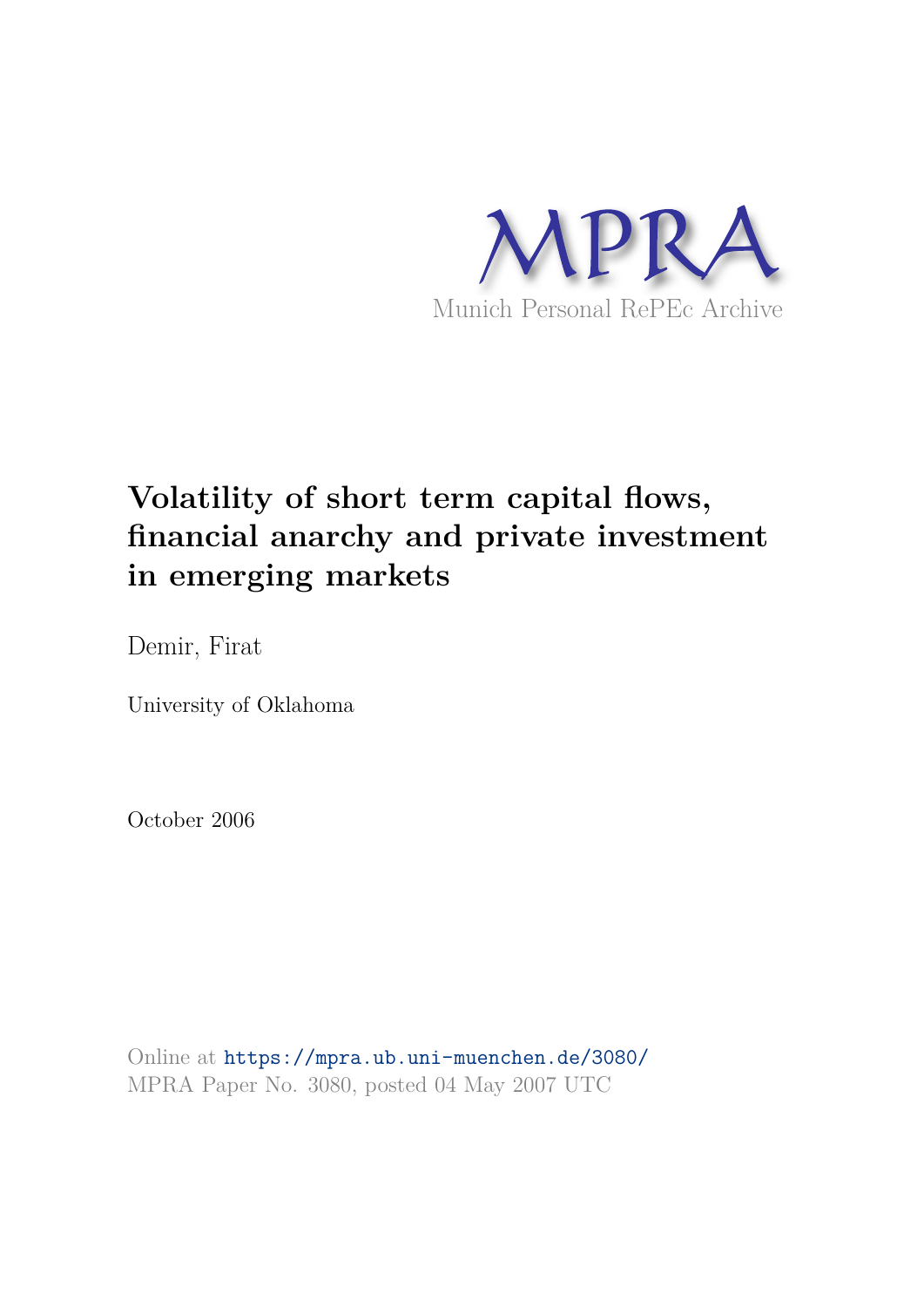# **Volatility of Short Term Capital Flows, Financial Anarchy and**

# **Private Investment in Emerging Markets**

# **Fırat Demir\***

Department of Economics, Hester Hall, 729 Elm Avenue, Room 324A, University of Oklahoma Norman, Oklahoma, USA 73019 Tel: 405 325 5844, Fax: 405 325 5842 E-mail: fdemir@ou.edu

# **ABSTRACT**

*Using micro-level panel data, the paper analyses the impacts of short-term capital flow volatility on new fixed investment spending of publicly traded real sector firms in three major emerging markets that are Argentina, Mexico and Turkey. The empirical results including comprehensive sensitivity tests suggest that increasing volatility of capital inflows has an economically and statistically significant negative effect on new investment spending of private firms. Accordingly, a 10 per cent increase in capital flow volatility reduces fixed investment spending in the range of 1-1.7, 2.3-15.1, and 1 per cent in Argentina, Mexico and Turkey respectively.* 

**\*Acknowledgments:** I am thankful to Jaime Ros, Amitava K. Dutt, Kwan S. Kim, Kajal Mukhopadhyay and session participants at the Eastern Economic Association 2007 annual conference in NYC for helpful comments and suggestions. For financial support, I would like to thank the Helen Kellogg Institute for International Studies. All opinions and remaining errors are mine.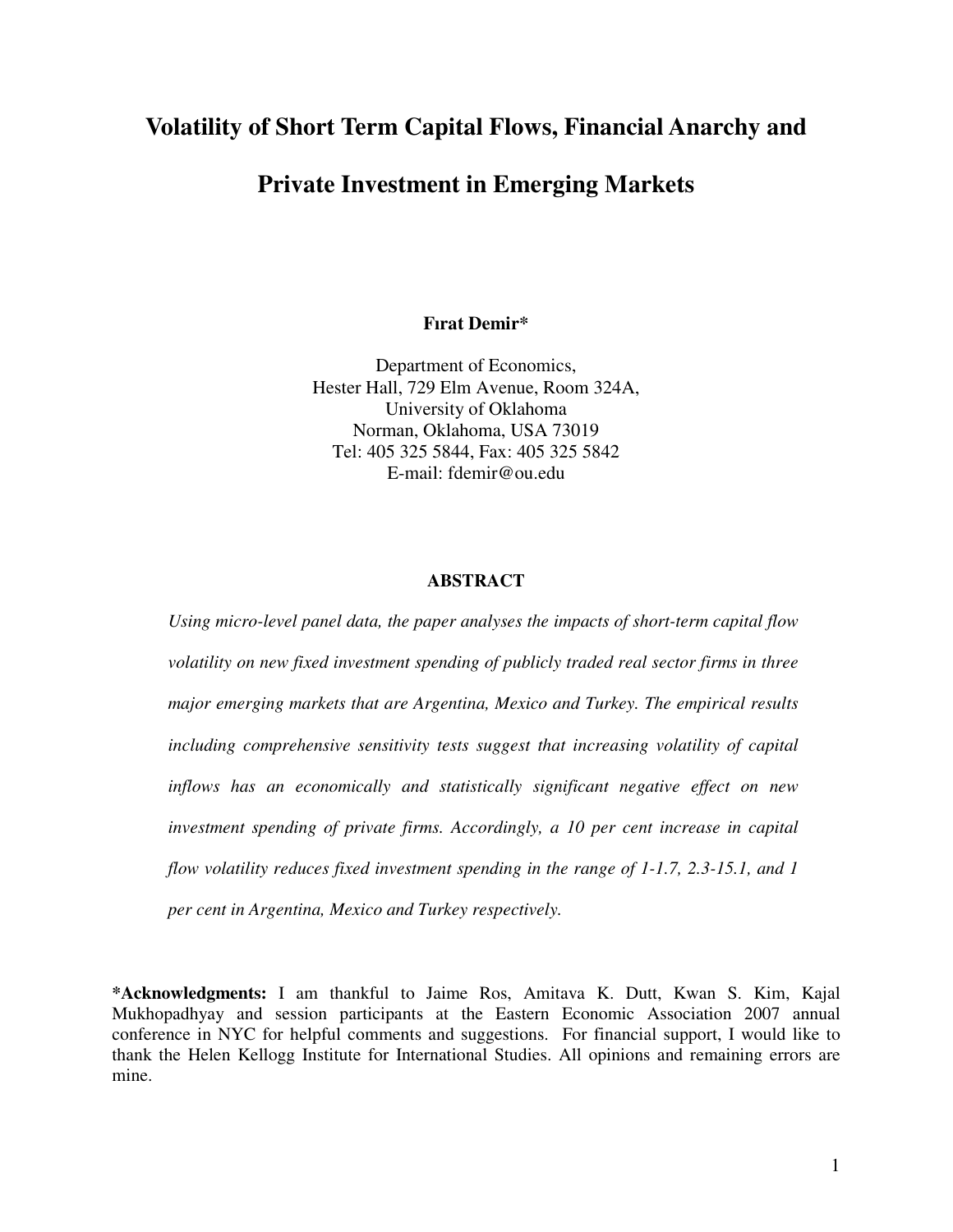## **1. INTRODUCTION**

[Latin American experience] makes one sceptical that private markets alone will generate a flow of financial intermediation high enough to support a rate of long term fixed capital formation which fully exploits available high social rates of return to long term investments. Private uncertainties and scepticism of all sorts, which will not disappear by freeing interest rates, reduce the scope for private long-term finance (Diaz Alejandro, 1985: 381).

The 1990s witnessed the return of international capital flows to the crises ridden countries of the developing world. The revival of international capital flows together with domestic economic reform programs along the "Washington Consensus" led to a strong shift of mood among economists, policy makers and investors regarding the long-term outlook of *Emerging Markets*. In this respect, recovery of capital inflows and accompanying neoliberal reform programs were expected to release foreign exchange and credit bottlenecks, generate capital market deepening, minimize moral hazard and rent seeking and finally support long-term investment and growth prospects of these economies.

Nevertheless, after two decades of liberalisation experience some serious questions remain over the capacity of capital flows in achieving initial policy projections. In addition to unmet expectations, there is a growing debate over the direct role of such flows in generating the consecutive financial crises episodes in Mexico, South East Asia, Russia, Brazil, Argentina and Turkey during the course of 1990s and early 2000s. On the other hand, despite the increasing volume and volatility of international capital flows during the 1990s very little has been written on their volatility. Apart from a few descriptive studies at the macroeconomic level, there is an apparent lack of in-depth analysis of the long-term effects of capital flow volatility on domestic investment performance in developing countries.

What the present article argues is that financial liberalisation not only failed to realise its initial policy objectives such as capital market deepening and increased credit generation but also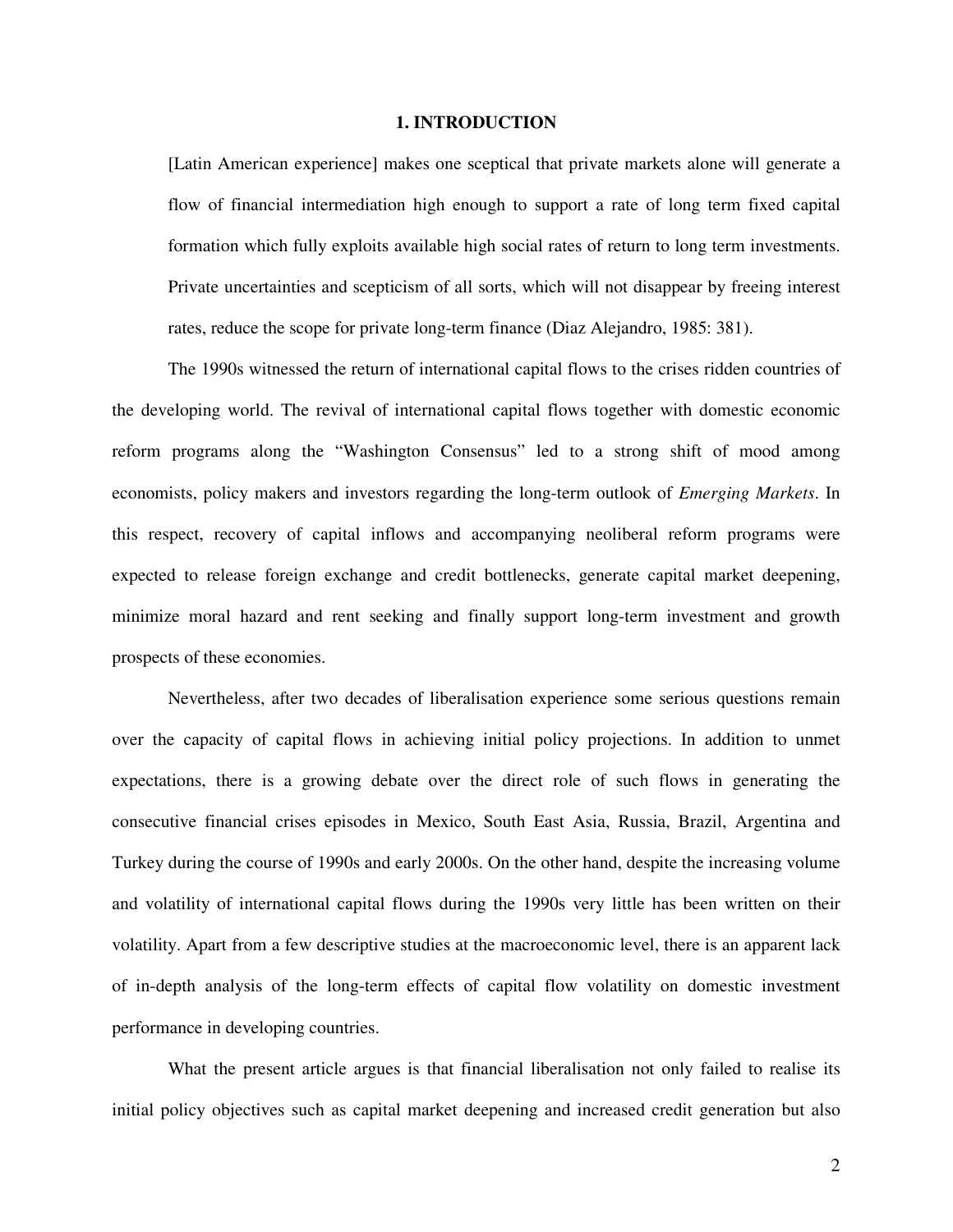created a volatile macroeconomic environment resulting from increasing exposure of domestic economies to the whims of international capital markets. As a result, increasing volatility of capital flows has become a major destabilizing force for fixed capital formation in developing countries.

Given the lack of comparative in-depth analysis of developing country experiences, the current research has focused on three major developing countries that are Argentina, Mexico, and Turkey (AMT from here onwards), each of which at one point was presented as the poster child of financial liberalisation by the International Monetary Fund (IMF) and the World Bank (WB). In retrospect, the experiences of these three countries have formed the theoretical as well as ideological basis of arguments (either for or against) on globalisation and liberalisation of markets in the developing world.**<sup>1</sup>**

The following figures also help emphasize the relative importance of these three countries among other emerging markets: Argentina and Mexico attracted 42 per cent of total FDI flows, 56 per cent of total IMF credit and 43 per cent of total portfolio flows to Latin America between 1980- 2000. Furthermore, between 1990-1994 and 1990-2000 Argentina, Mexico and Turkey received 53 and 38 per cent of total portfolio flows to middle and lower income countries in the world. In fact, Turkey itself received 23 cents out of every dollar invested in middle income countries in the form of portfolio investment in 2000. Moreover, Turkey is not only the largest debtor of IMF accounting for 46 per cent of the total outstanding credits and loans from the General Resources Account, but also has the highest quota/usage ratio from this account with 1011 per cent of its quota as of April, 2006.

Employing micro level company panel data for each country separately, the empirical findings of this research suggest that increasing volatility of short-term capital flows have an economically and statistically significant negative effect on new fixed investment spending of private real sector firms. Accordingly, a 10 per cent increase in capital flow volatility reduces fixed investment spending in the range of 1-1.7, 2.3-15.1, and 1 per cent in Argentina, Mexico and Turkey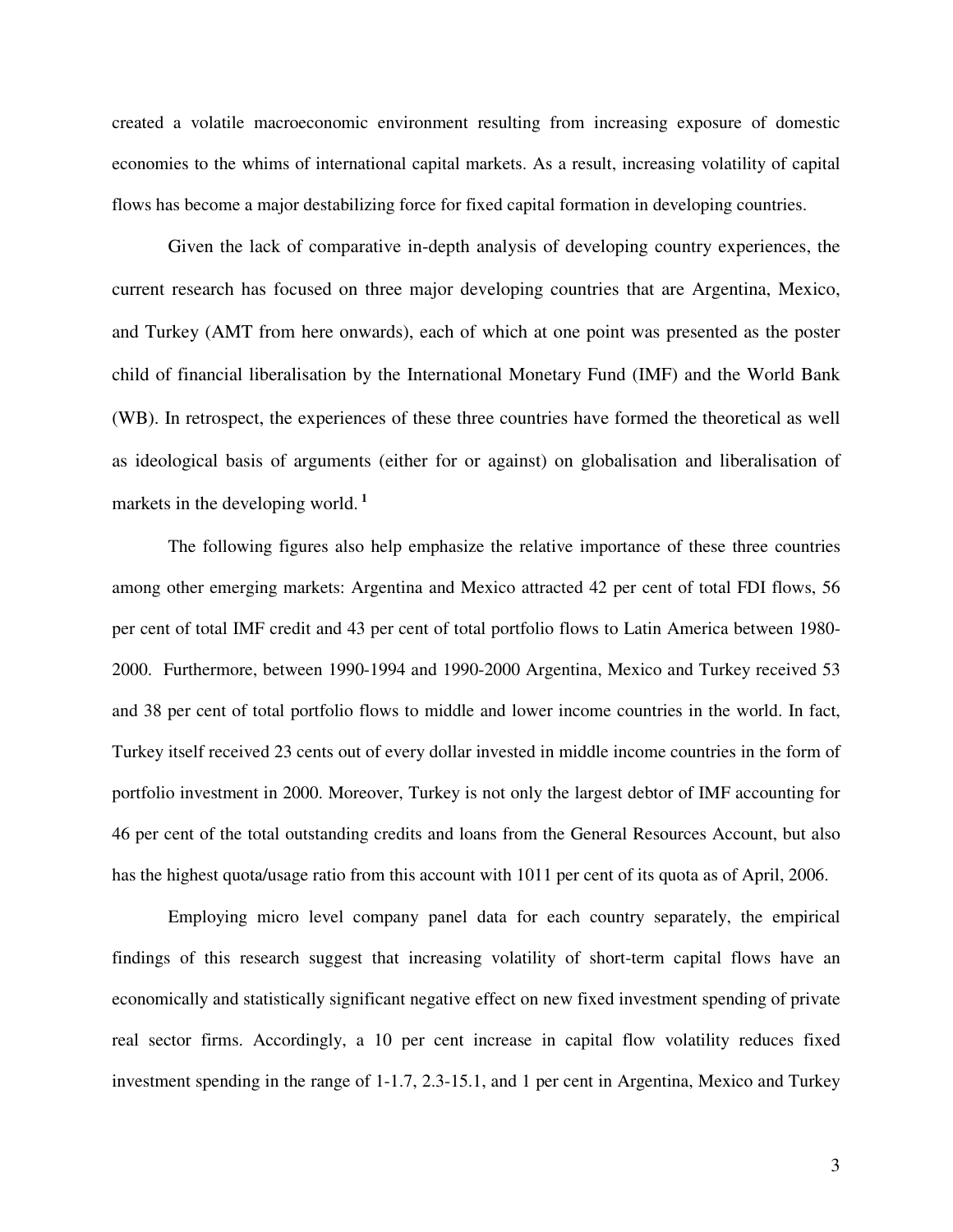respectively. Given that industrial investment is increasingly accounting for a larger share of employment and output in emerging market economies, the negative effects of capital flow volatility is of significant importance.

The next section presents a brief review of the recent liberalisation experience of Argentina, Mexico and Turkey followed by a discussion of determinants of international capital flows and the effects of their volatility on domestic macroeconomic environment and private investment. The fourth section presents the key hypothesis of interest. The fifth section introduces the empirical model followed by methodology, data and measurement issues. The sixth section presents the empirical results. The final section discusses the findings and concludes the paper.

### **2. A BRIEF HISTORY OF LIBERALISATION EXPERIENCE**

Argentina, Mexico and Turkey adopted the Ten Commandments of Washington Consensus starting from early 80s and together with Chile were the forerunners of neo-liberal economic restructuring among developing countries. However, despite being portrayed as a *success story* by the IMF and WB at the early stages of reforms, the ensuing economic performances were far from initial expectations (Kuczynski and Williamson, 2003; Unctad, 2003). In retrospect, their experiences highlight some of the inherent contradictions and limitations of the neo-liberal economic model at least as it is applied in developing countries.

Starting from late 1950s to mid and late 1970s, the economic landscapes of all three countries were characterized by an Import Substituting Industrialisation regime the main features of which included strict quantitative controls on international trade, repressed financial markets, overvalued exchange rates, and severe rationing in both foreign exchange and credit markets. Among the trio, Turkey was the first that embarked on the stabilisation and structural adjustment program of IMF and WB starting from early 80s in the aftermath of a serious Balance of Payments (BOP) crisis (Demir,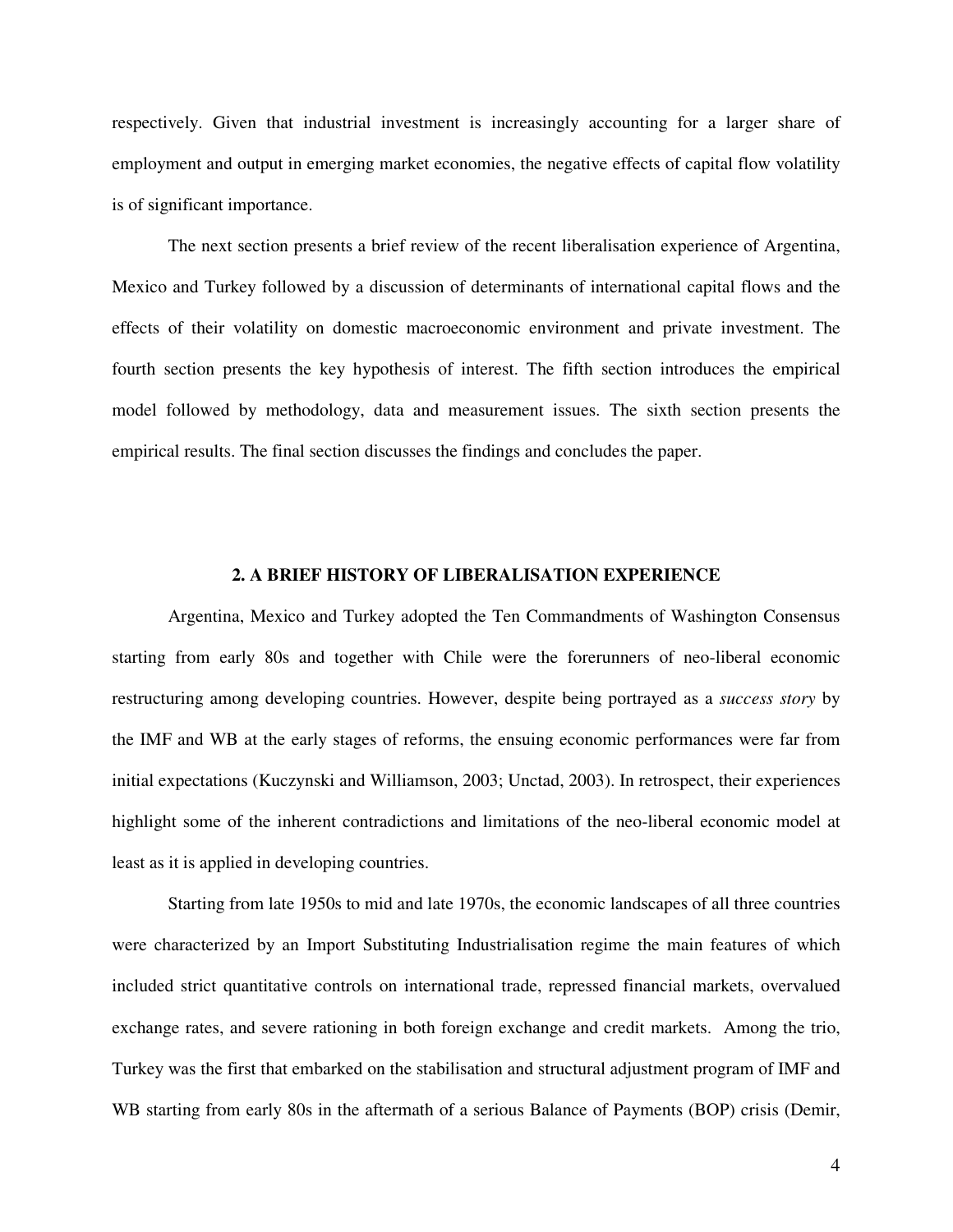2004). The final stage of restructuring was in 1989 with the complete liberalisation of its capital account of BOP.

On the other hand, Argentina and Mexico entered the 1980s with a more unfavourable environment resulting from the debt crisis of 1982 and the ensuing fall in external financing. Both countries were cut from international financial community and faced large contraction in their economies accompanied by hyperinflation. The unorthodox Pacto agreement in 1987 for inflation stabilisation and debt restructuring under Brady Plan in 1989 helped release the external constraints for Mexico (Table 1). The accompanying liberalisation program under Washington Consensus and the related pro-foreign investment legislative changes (including capital account liberalisation in 1989) combined with the signing of NAFTA in 1993 led to a strong change of mood towards Mexico. As a result of the change in investor expectations combined with favourable external conditions (such as low interest rates in the US) led to a surge of capital flows to Mexico. Between 1990-93 net real short-term capital inflows by non-residents (RSCF) totalled \$105 billion compared to –\$63 billion between 1982-89. Overall, the net RSCF and real Foreign Direct Investment (RFDI) inflows have reached \$146 and \$203 billion between 1990 and 2005 (Table 1). Similarly, Argentina also embarked on this new wave by restructuring its debt in 1993 under Brady agreement. In addition, with the approval of IMF it started a semi-currency board system to control inflation and stabilise the economy under Convertibility regime by fixing exchange rate to dollar and abolishing all exchange and capital controls in 1991. The official date of capital account liberalisation was in 1989 when restrictions on the movement of capital to and from Argentina were lifted. Comparatively, Argentina was also successful in attracting RSCF, which increased from a net of –\$9 billion between 1982-89 to \$27 billion between 1990-93. Moreover, the total RSCF and RFDI inflows have reached \$50 and \$97 billion between 1990-2005. Similarly, Turkey attracted large sums of short term inflows after capital account liberalization that reached \$120 billion between 1990-2005 although with a much limited inflows of FDI that totalled \$26 billion for the same period (Table 1).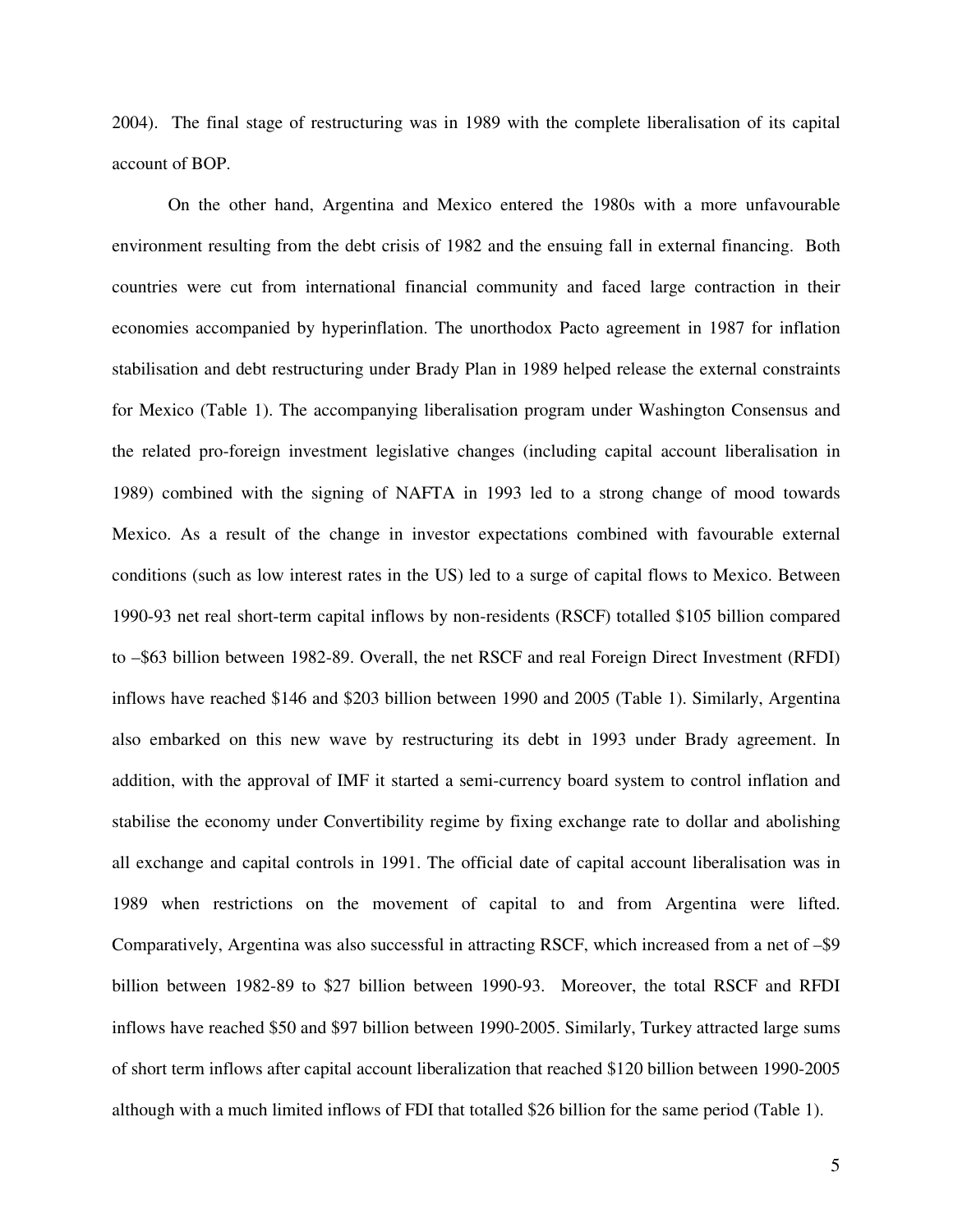## **<Insert Table 1 Here>**

Among the expected benefits of reform programs were more efficient allocation of domestic savings, increasing credit generation for fixed investments, financial stability, and higher fixed capital formation and GDP growth rates. The performance of all three countries during the 90s is, however, far from achieving these objectives (Unctad, 2003:XI). Instead, in addition to major financial crisis episodes in 1994 (Mexico and Turkey), 1995 (Argentina), 2001 (Argentina and Turkey), the macro indicators regarding investment and growth performance is also lagging behind other emerging markets such as those in East Asia (Unctad, 2003).

Although in Argentina and Mexico the semi-orthodox stabilisation and orthodox structural adjustment programs were successful in bringing the high inflation rates down from an average of 159 and 80 per cent between 1982-89 to 4 and 7 per cent by 1994, they were not as successful on other accounts. In particular, the most visible fault lines ones are the comparatively low growth rates and steadily declining fixed capital formation in the economy that led Unctad (2003) to include AMT in the group of deindustrilisers among other developing countries. While the gross fixed capital formation as a percentage of GDP fell from an average of 20 and 21 per cent to 17 and 19 per cent between 1980-89 and 2000-05 in Argentina and Mexico, it stagnated at the same level of 22 per cent in Turkey (Table 1). These rates are well below the 25 per cent minimum that Unctad (2003:61) identified as the required threshold to generate high and sustained growth in middle-income developing countries. Furthermore, the real interest rates remained well above those in developed counties (Table 1).

In this paper we focused on one key element of the recent AMT experience that is of significant importance in explaining their disappointing investment performances during the 90s: namely, the increasing uncertainty and volatility in macroeconomic environment caused by the rising volatility of short-tem capital flows. An in-depth analysis of these three major emerging markets, we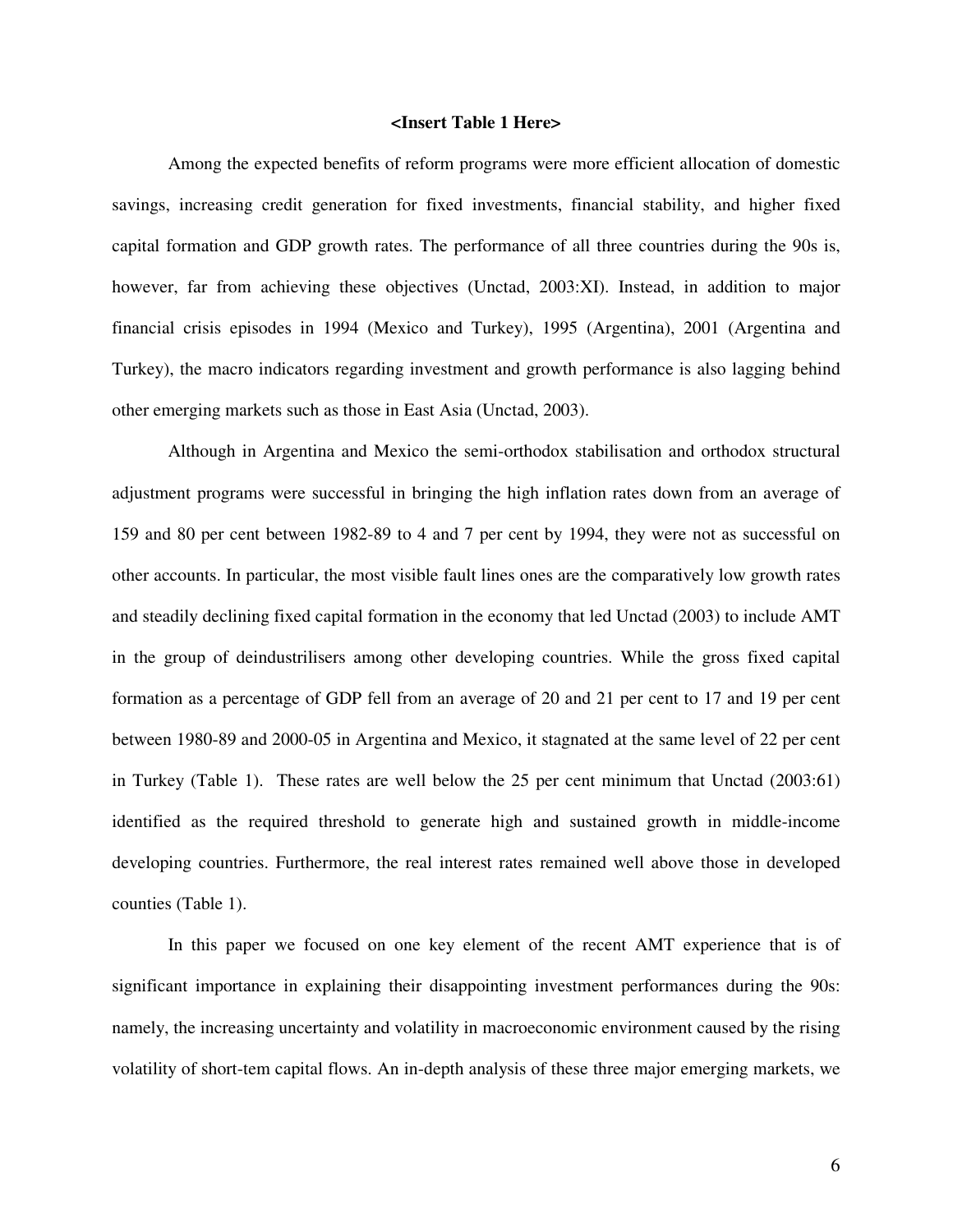believe, will also help explain the reasons behind divergent outcomes in developed and developing countries following financial liberalisation.

# **3. DETERMINANTS OF INTERNATIONAL CAPITAL FLOWS AND VOLATILITY**

In order to evaluate potential long-term effects of short-term capital flows, we need to understand the underlying forces behind their type, direction *and* volatility for the last two decades. At this point, despite the radical increase in the volume and volatility of global capital flows since  $1980s<sup>2</sup>$ , there is no consensus over their determinants. For a brief review, we divided the arguments on their determinants under two subgroups, which are the pull and the push factors.

#### **3.1 The Pull View**

The pull factors literature emphasizes the role of investors' awareness, knowledge and past experiences regarding country specifics and fundamentals in determining the type, direction and volatility of capital flows. According to this view, past mistakes, policy failures, and lack of institutional infrastructure (such as prudential regulation or well functioning capital markets, as argued by Kuczynski and Williamson, 2003) are the primary cause of high-risk overhang and high volatility of capital flows in developing countries. In other words, investors' reluctance to make longterm commitments to developing country markets results from experience and is a sign of continuing risk aversion and awareness by international investors (Rojas-Suarez and Weisbrod, 1996). Accordingly, countries with high capital inflows are argued to have higher domestic saving rates, larger foreign exchange reserves and higher rates of growth as well as lower levels of volatility of inflation and real exchange rate, lower indebtedness, fiscal deficits and inflation together with lower levels of political risk than the ones experiencing low levels of inflows (Hernandez and Rudolf, 1994; Fedderke and Liu, 2002). Therefore, capital flows are expected to become less volatile as investors become more informed and understand that there are significant differences across regions and countries. Edwards (1998), for example, based on the 1994 Mexican crisis argued that the contagion and volatility in Latin America have decreased. Similarly, Frankel and Schmukler (1996)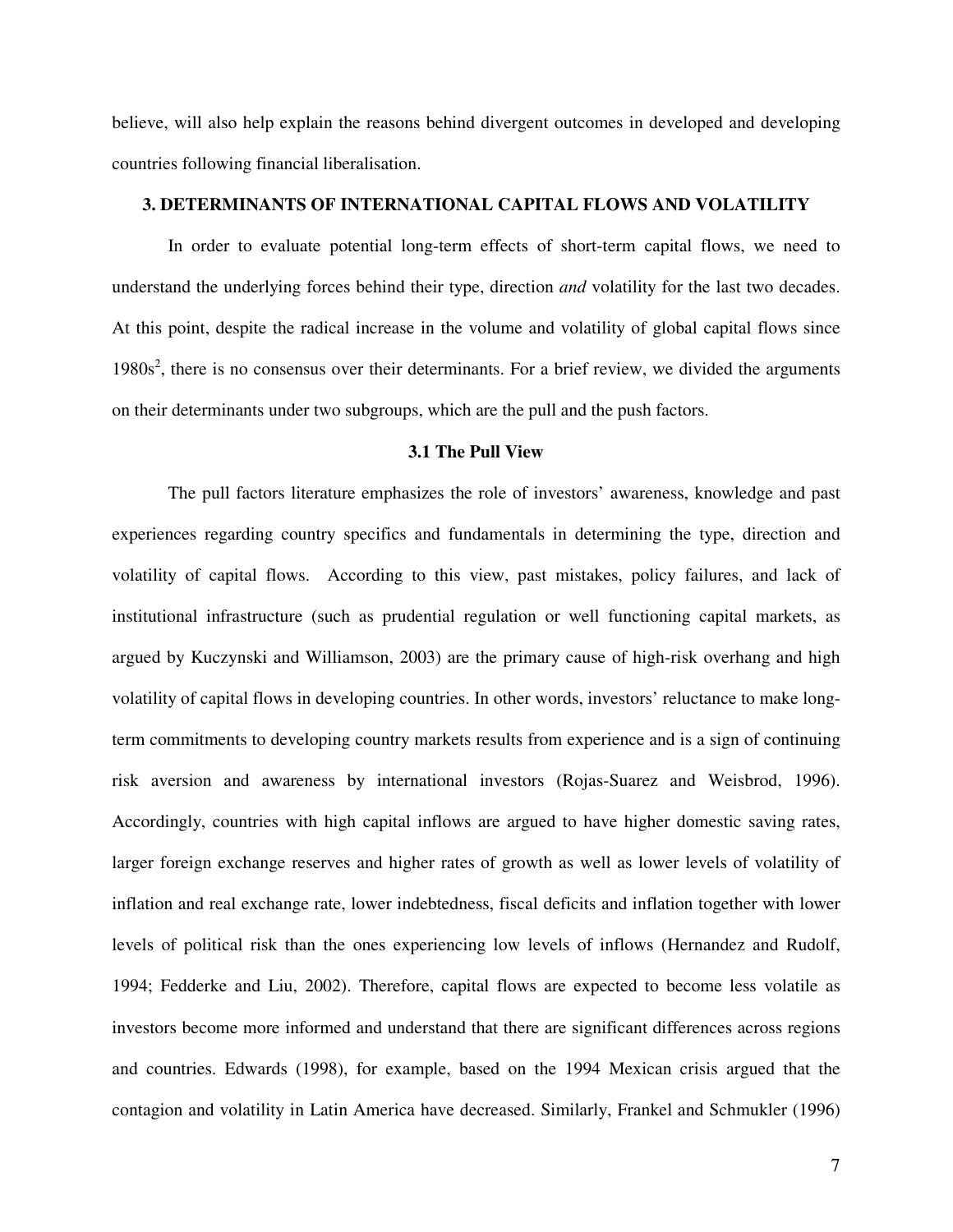found that investors differentiated among countries to a greater extent after the 1994 crisis than after its 1982 predecessor. In this respect, Beck (2001) also found that rule of law has a statistically significant negative effect on the volatility of net capital flows in the case of 56 emerging markets over the period of 1990-1998. As a result, international investors are agued to remain short-termist in their investments in developing countries and reduce their risk exposure to market fluctuations by remaining in more liquid forms of investments. Such differences in reactions can also explain the high volatility of capital flows to developing countries.

On the other hand, the empirical evidence on the importance of pull factors is inconclusive. In a cross-country analysis for 1970-2000, Alfaro, Kalemli-Ozcan and Volosovych (2004) failed to find any significant impact of institutional quality on the volatility of total capital flows. Similarly, several others failed to find any evidence that capital account openness hampers growth in economies with underdeveloped financial markets, weak institutions, severe macroeconomic imbalances or closed current accounts (Kraay, 1998; Arteta et al., 2001).

Nevertheless, regardless of the controversy over the weight of domestic variables in investor decisions, the term structure and the type of capital flows can be interpreted as a sign of continued investor cautiousness towards emerging markets. That is why the increase in FDI inflows in AMT throughout the 1990s was seen as a much more positive development than the revival of portfolio flows for long-term growth and stability. Yet, according to Unctad FDI database, 76, 33 and 21 per cent of all FDI inflows that arrived in AMT between 1990-2003 went on purchasing existing assets in the form of Mergers and Acquisitions rather than on Greenfield investment (Table 2). Furthermore, net FDI inflows to AMT have remained at only around 15, 28 and 8 per cent of gross short-term capital inflows during the same period (Table 2).

# **<Insert Table 2 Here>**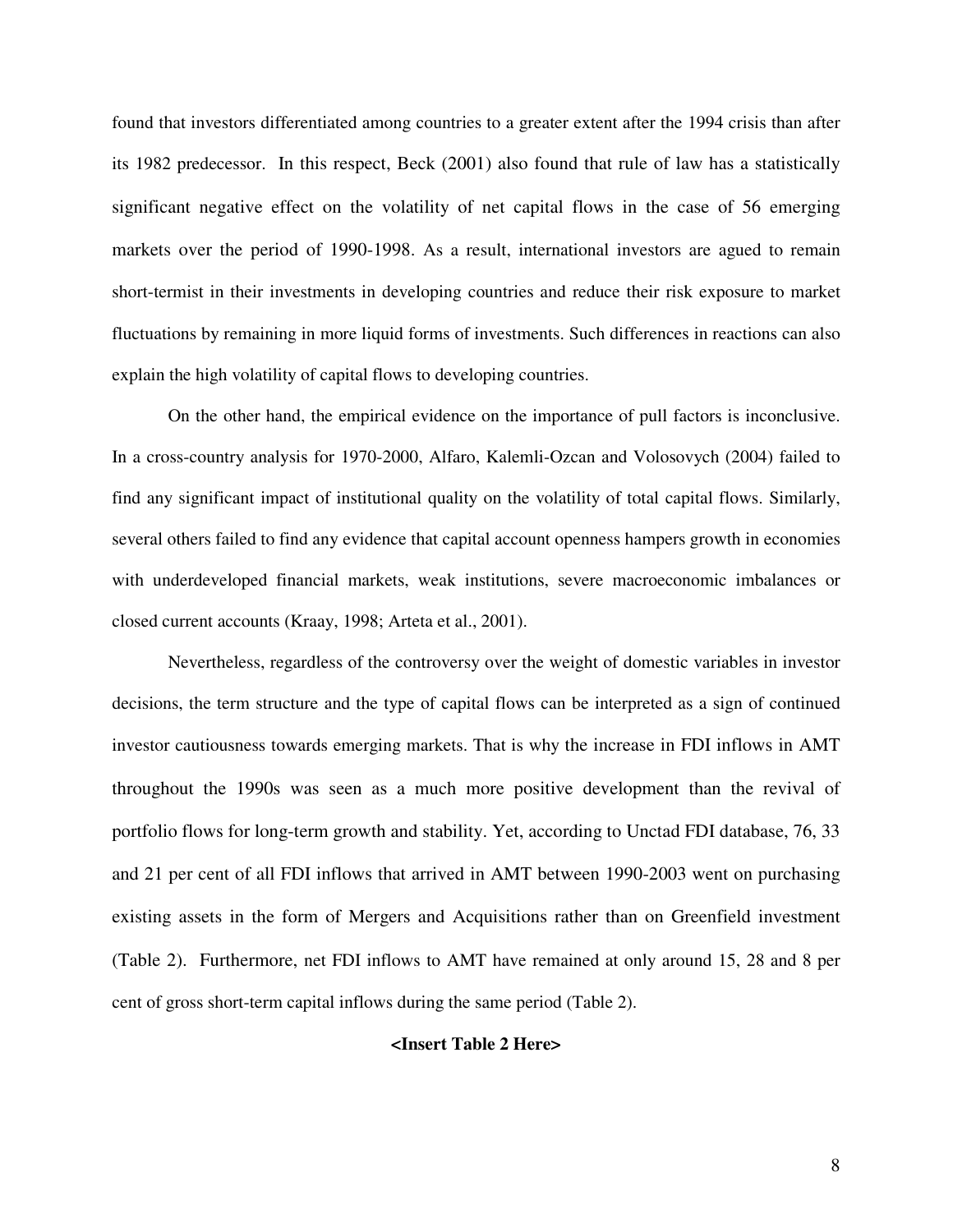## **3.2. The Push View: Asymmetric Information and External Shocks**

The push factors explain the determinants of international capital flows by exogenous/external factors. Accordingly, changes in international capital markets and investor expectations are the main forces behind the direction of capital flows with significant effects on developing country markets independent of changes in their domestic economic fundamentals.

It is argued that as business portfolios become more and more diversified in the highly integrated international capital markets, the marginal benefit of acquiring expensive country specific information decreases that discourages investors from obtaining detailed information on each country they invest in (Calvo and Mendoza**,** 1996; Calvo, 1998). As a result, it becomes quite *rational* for investors to react even to small news. That is why, 'small bad news' even if there is no fundamental change in key economic indicators can increase the volatility of capital flows and trigger a financial crisis. In other words, since foreign investors are not be as responsive to real sector changes in the short-run as they are to news and market rumours, good fundamentals may not be sufficient to decrease country risk, reduce capital flow volatility, or to avert a financial crisis (Fitzgerald, 2001). This makes the investors more vulnerable to herd behaviour and can cause major instabilities in domestic markets. In such an environment, it is of little surprise that liquid short-term investments appear to be the best way of hedging against uncertainty.

The existing empirical evidence provide ample support to this view and suggest that following financial liberalisation external factors started accounting for most of the volatility and instability in real exchange rates, reserve movements, stock prices and the direction of capital flows in developing countries (Calvo et al., 1993; Grabel, 1995). Furthermore, Chuhan et al. (1993) showed that external factors explained almost one-half of the bond and equity flows from the US to six Latin American countries. Similarly, Fernandez-Arias (1994) found that changes in international interest rates explain up to 60 per cent of deviation of portfolio inflows to 13 developing countries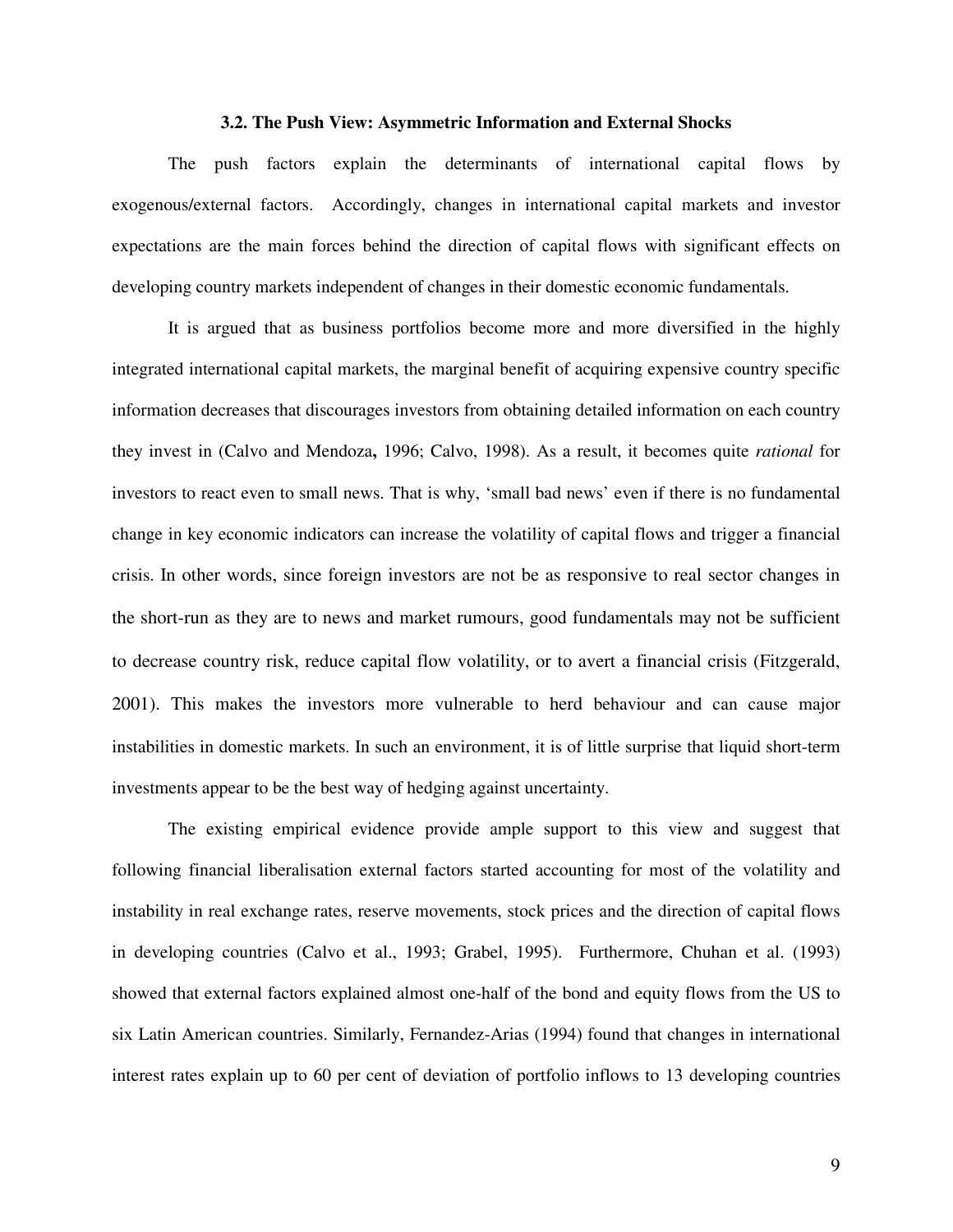from their 1989 levels. Furthermore, the pro-cyclical behaviour of external country risk ratings (upgrading countries in good times and downgrading them in bad times) may also help increase the volatility of capital flows and the boom-boost pattern in developing countries' stock markets (Kaminsky and Schmukler, 2002).

One common conclusion of pull and push factors literature is that foreign investors limit their portfolios in developing countries to liquid forms of investments that not only allow them to quit the market in a very short span of time but also increase the capital flow volatility. The debate is more on the underlying reasons behind this result. The overwhelming evidence, however, supports the push factors (without denying the importance of pull factors) and suggests that short-termist decision-making on the part of investors create major problems regarding the stability of capital flows and therefore of domestic investment and growth in developing countries, which we discuss in the next section.

# **4. SHORT TERM CAPITAL FLOWS AND PRIVATE INVESTMENT**

#### **4.1. Capital Market Development**

Given the presence of capital market imperfections in developing countries, financial liberalisation was expected to generate financial market deepening, reduce agency costs and asymmetric information, and to increase efficiency while directing limited resources to more efficient investment projects at lower costs. These transformations, in return, were expected to provide macro and microeconomic stability and to boost private investment and growth in the medium and long run.

Nevertheless, the empirical facts shed serious doubts over the success of liberalisation programs and accompanying capital flows in achieving the initial policy objectives. In the case of Argentina, Mexico and Turkey, the majority of papers fail to provide any evidence of efficiency gains for real sector firms. Regarding credit availability, despite comprehensive reform programs and increased market share of foreign banks<sup>3</sup> strict credit rationing continues to persist with a lack of long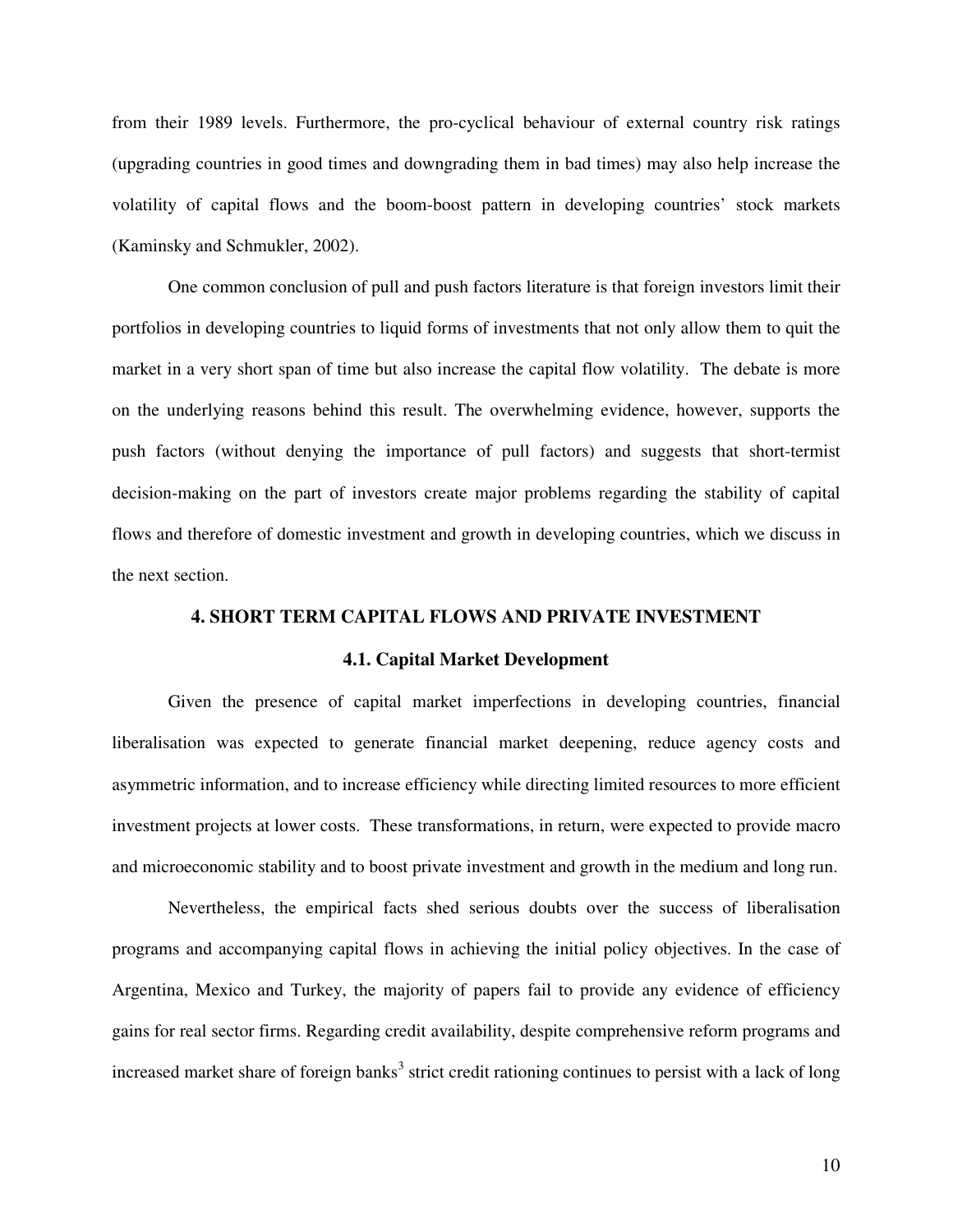term credit availability for real sector firms (Fanelli et al., 1998; EIU, 2003a: 8-13, b: 37). Furthermore, there is no evidence of any difference between domestic and foreign owned banks' loan behaviour and the composition of loan portfolios (Goldberg et al., 2000). For example, similar to Turkey where the short-term to total debt ratio of top 500 manufacturing firms was around 70 per cent in 2005, in Argentina it was around 73 per cent for both tradable and nontradable goods sectors as of 1995 (ISO; Fanelli et al., 1998: 41). Table 1 further shows that total bank credit to the private sector as a share of GDP actually declined in Argentina from 26 per cent between 1980-89 to 19 per cent in 1990-99 and further to 16 per cent in 2000-2005. In the case of Mexico and Turkey, it was 15 and 18 per cent between 1980-89, 25 and 20 per cent in 1990-99 and back to 16 and 20 per cent in 2000-2005, which are all well below the high income OECD average of over 160 per cent or South Korea's 100 per cent (WDI). Moreover, regarding capital market deepening, several Latin American countries (especially Mexico) have developed money markets mostly in short-term government papers, while capital markets in private securities remained underdeveloped (Rojas-Suarez and Weisbrod, 1996). Likewise, around 98 per cent of secondary market transactions in Turkey were of government securities as of 2004 (SPK, 2004). Lastly, high real interest rates and large spreads between borrowing and lending rates have continued to persist (Table 1; Brock and Rojas-Suarez, 2000). In this picture, increasing capital flow volatility with sudden reversals cause significant distortions in the capital markets given the supply constrained nature of financial markets in developing countries with a disproportionate share of short term liabilities.

# **4.2. Capital Flow Volatility and Investment Performance**

There is growing evidence, which shows that unregulated short-term capital flows have created serious problems for long-term investment and growth in developing countries. In most emerging markets, financial liberalisation has been accompanied by sharp fluctuations in key macro and micro prices together with increasing uncertainty. Kose et al. (2003), for example, found an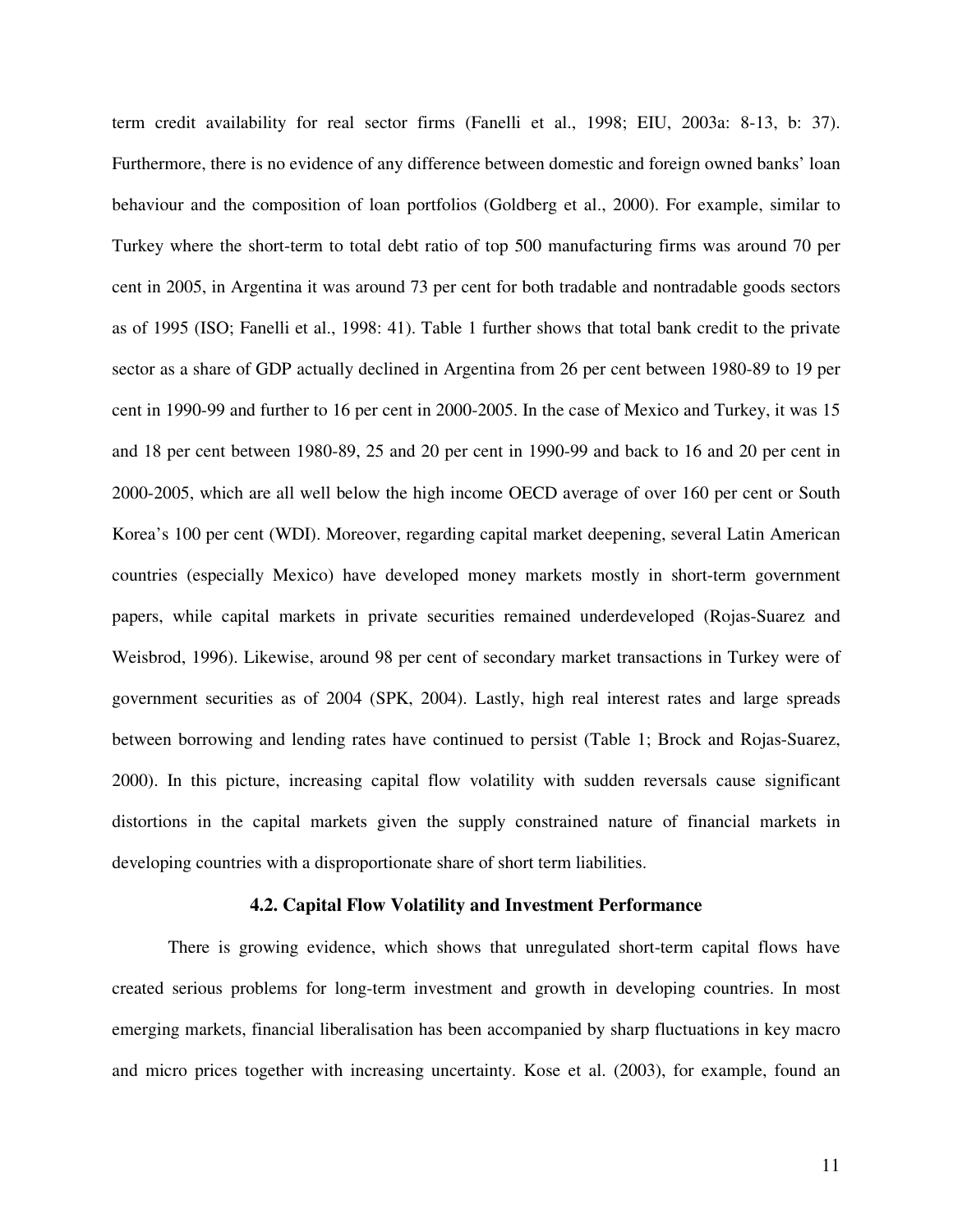increase in consumption volatility in emerging markets during the 1990s. Furthermore, Gabriele et al. (2000: 1051) pointed out the 'high, rising and unpredictable" volatility of capital flows to developing countries during the 1990s compared to late 70s and 80s. The empirical evidence also shows an increase in the volatility of stock markets as well as in the sales and earnings of firms in both developed and developing country markets for the last three decades (Grabel, 1995; Comin and Mulani, 2006; Wei and Zhang, 2006). In this respect, increasing volatility following financial liberalisation may also be self-exacerbating as the investors shorten their time horizons either to benefit from speculative gains or to avoid excess risk, which in turn further increases volatility. (Keynes, 1964, Ch. 12; Grebel, 1995)

As a result, it is of little surprise that emerging economies appear as systematically becoming more vulnerable to both currency and banking crisis after financial liberalisation (Weller, 2001). At this point there is a general consensus that points out Short-term Capital Flows (SCFs) rather than Foreign Direct Investments (FDI) as the main culprit behind increasing volatility and financial instability. Besides well known examples of potential positive effects of FDI, several papers also found that a higher share of long term capital flows vis-à-vis short-term ones help reduce the risk of a financial crisis (Frankel and Rose, 1996; Rodrik and Velasco, 2000).

In addition to the above channels, volatility of capital flows also directly affect investment and growth performance by distorting price signals through changing relative goods prices. It is well documented that capital inflows lead to a bias against *tradable goods* vis-à-vis nontradables by causing a profitability squeeze in the real sectors that partly explains decreasing business savings and contraction of employment in these markets. (Berg and Taylor, 2000; Frenkel and Ros 2006). Unctad (1998, Chp.3) also argued that many of the weaknesses in economic fundamentals such as currency appreciation together with the resulting deterioration of the current account and increasing exchange rate risk is directly or indirectly related with the capital flows.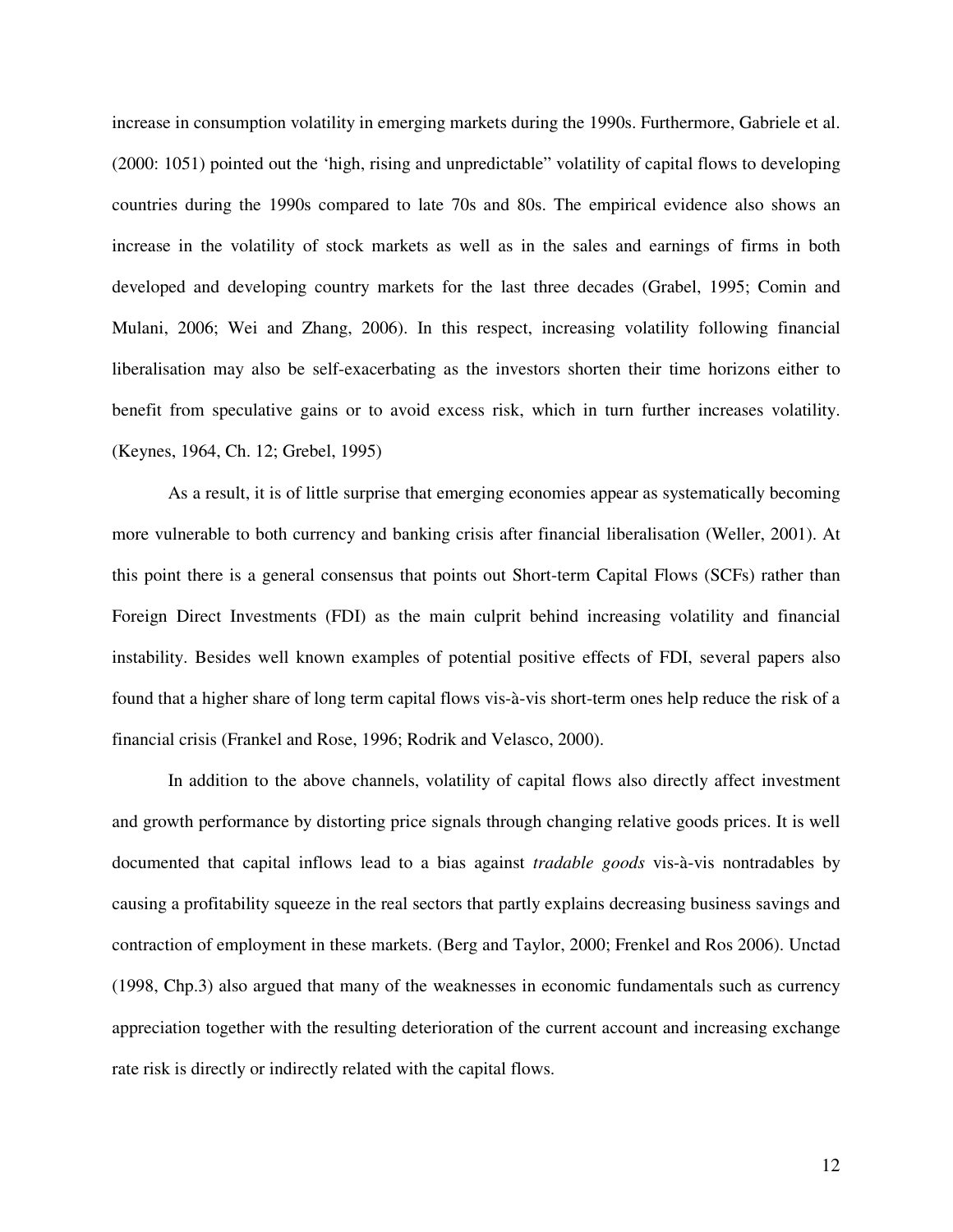Regarding the effects of increasing macro and microeconomic uncertainty and volatility on investment and growth performance, there is no controversy in the current empirical research. In both developed and developing countries, uncertainty and volatility in key macro and micro prices (including different measures of uncertainty in real GDP growth, real exchange rate, relative prices of capital goods, and inflation) are found to have an economically and statistically investment and growth reducing effect (Edwards, 1989; Driver and Moreton, 1991; Aizenman and Marion, 1993, 1996; Federer, 1993; Pindyck and Solimano, 1993; Hausmann and Gavin, 1995; Ramey and Ramey, 1995; Price, 1996; Darby et al., 1998; Serven, 1998). Similarly, Lensink and Morrissey (2006), found a significantly negative effect of FDI volatility on economic growth for a panel of 87 countries. Surprisingly, however, the direct effects of short-term capital flow volatility on private investment have been completely neglected. The only exception is Moguillansky (2002) who, using macro data for a panel of 16 Latin American countries, found that volatility of short-term capital flows has a statistically and economically significant negative effect on fixed capital formation.

The volatility of SCFs in AMT has also increased following capital account liberalisation and appears to be driven not only by the investors' preference to remain liquid but also by the availability of large arbitrage opportunities. Using the uncovered interest parity condition the net arbitrage gain is calculated as the difference between domestic interest rates deflated by the next period average depreciation of domestic currency, and the international interest rates (Table 1). Accordingly, while monthly arbitrage gain has increased from negative numbers during pre-liberalisation era to as high as 156, 259 and 482 per cent in AMT in March 2003, March 1995, and May 1994 respectively, annual average gain has been two and sometimes three digit numbers (Table 1). The real interest rates also remained very high in international standards at 6.2, 4.2 and 9.4 per cent on average between 1991-2005 with annual average peaks being at 23, 9.4 and 23.8 per cent in 2001, 1999, and 2002 in Argentina, Mexico and Turkey respectively. The simple correlation coefficient (in absolute values) between RSCF and net financial arbitrage has been .58, .36 and .65 between 1990-2000 and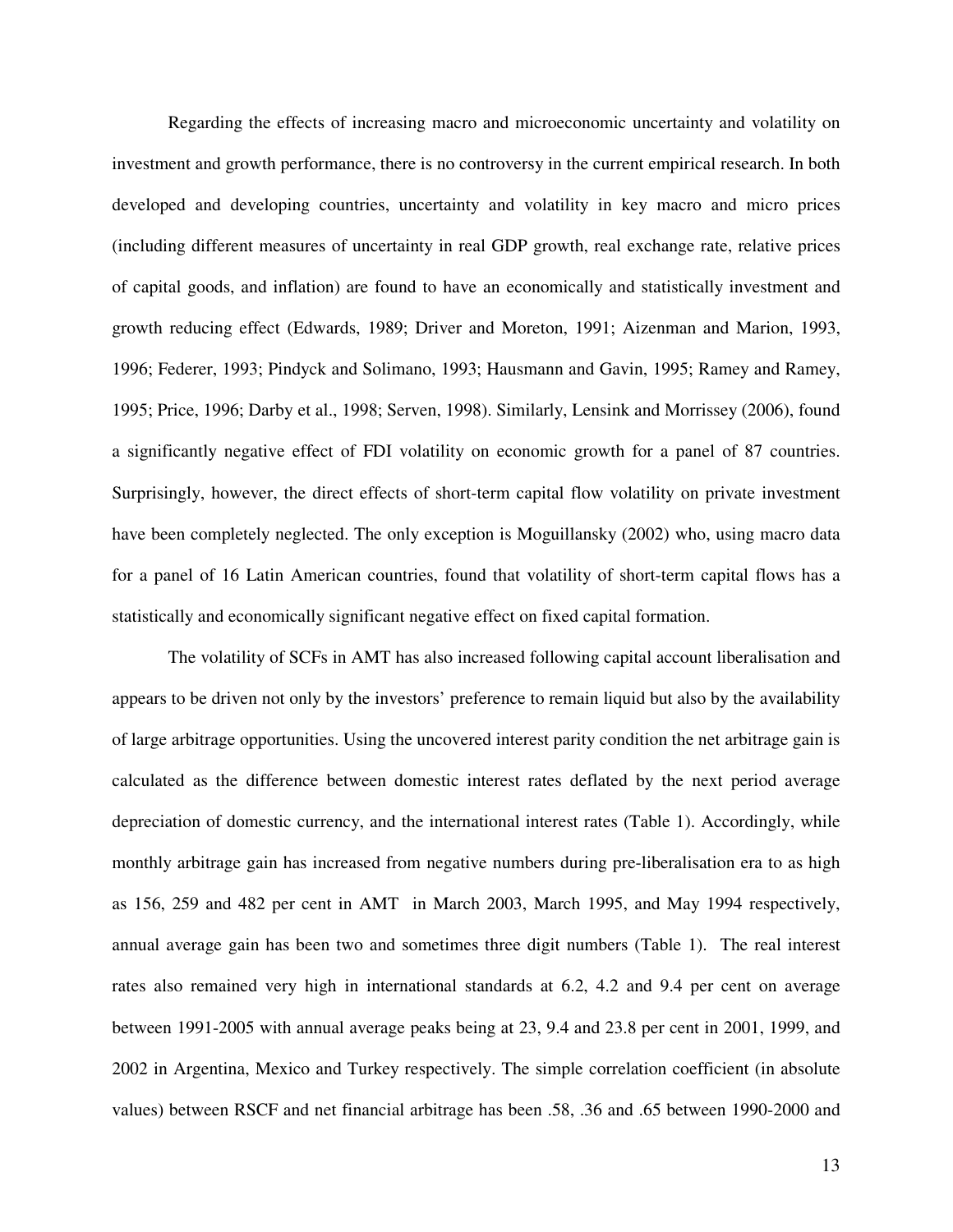.60, .91 and .44 during 2000-2005 in AMT respectively. The latest of such cycles is most visible in the case of Turkey in the aftermath of 2001 crisis (Table 1). Similarly, the correlation between CAB and financial arbitrage has been .86, .74 and .63 between 1990-2000 and .29, .46 and .21 between 1990-2005 respectively.

During this period, Table 1 also shows an increase in the volatility of GDP growth with an increasing dependence on private short-term capital inflows as the engine of growth. The simple correlation coefficient between current account balance (CAB) and real GDP growth (RGDPG) rate (in absolute values) has been .73, .70, and .75 between 1990-93 while that of RSCF and RGDPG were .43, .97 and .62 for the same period. The overall correlation for 1990-2005 between CAB and RGDP has been .23, .26 and .70 while that of RSCF and RGDP has been .32, .40 and .62 respectively. In all three cases the neoliberal era coincided with increasing boom-bust cycles yet overall with lower investment rates.

In order to capture the magnitude of the shock caused by external capital inflows in AMT, we compared gross capital inflows (that is the sum of the absolute value of monthly net capital inflows by nonresidents) with the net inflows using the US treasury data (where monthly transactions between the US and corresponding countries are recorded). The motivation for this is that the main challenge to developing countries comes not only from the size of net flows but more importantly from the gross flows vis-à-vis domestic stock variables. Therefore, focusing only on net flows will give a distorted or at best incomplete picture of the real shock faced by the recipient countries. According to Table 2, between 1984 and 2003 the net inflows to gross inflows ratio has been 0.36 per cent in Argentina, 2.7 per cent in Mexico and 4 per cent in Turkey. When looking at their periodical breakdown, not surprisingly the majority of inflows took place following the capital account liberalisation of 1989. Between 1990 and 2003, gross inflows increased 50 times in Argentina, 21 times in Mexico and 42 times in Turkey compared to the 1984-1989 period. The figures using total net inflows data from IMF in Table 1 also show this radical surge in inflows after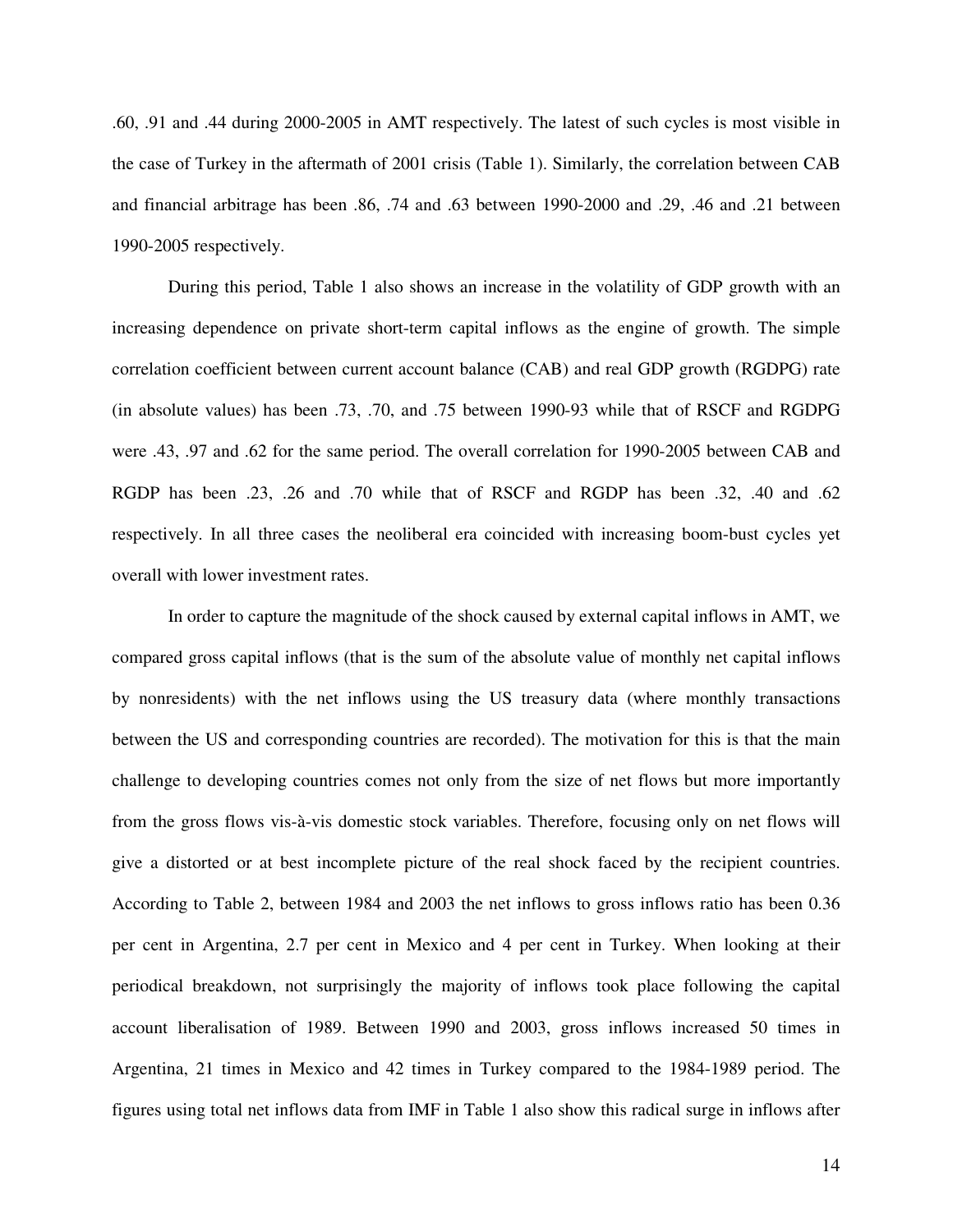1989. On the other hand the increase in net inflows remained much smaller. While gross inflows stand around 592, 553 and 188 billion US dollars in AMT, the net inflows remained at US\$5, \$27 and \$7 billion respectively between 1990 and 2003 (Table 2). Figure 1 highlights the discrepancy between the gross and net inflows by looking at the ratio between net and gross capital inflows in AMT using the Hodrick-Prescott Filter (HP), which is used to obtain a smooth estimate of the longterm trend component of the series.<sup>4</sup> Accordingly, there is a sudden jump in the volatility of capital inflows to AMT following the capital account liberalisation of 1989 as seen from the increase in gross inflows vis-à-vis net inflows.

#### **<Insert Figure 1 here>**

# **5. HYPOTHESIS TESTING**

To sum up, increasing volatility of capital flows affects domestic investment through micro and macroeconomic transmission channels in the form of fluctuations in: a) domestic interest rates and credit availability, b) real exchange rates, and nominal exchange rate expectations, c) domestic absorption, d) systemic risk from uncertainty regarding future profitability and macro environment, and, e) liquidity premium and opportunity cost of fixed investment.

Regarding model specification for empirical estimation, there is a vast literature on the determinants of investment and in particular on the specification of investment functions (see for example, Blundell et al., 1992; Roma, 1993; Mairesse et al., 1999). The empirical studies that are based on investment models can be grouped under q-model of investment, Euler estimations, the accelerator model of error correction methods, and the synthesis approach. While the structural models are derived from standard optimization problems, the synthesis approaches including the error correction methods and distributed lag models rely less on structural equations but more on stylized facts regarding model specification with the help of the flexibility of distributed lags.<sup>5</sup> Both groups of models include a set of standard control variables including past investment rates, capitaloutput ratio, relative cost of capital, economic growth, real wages, cash flow and volatility in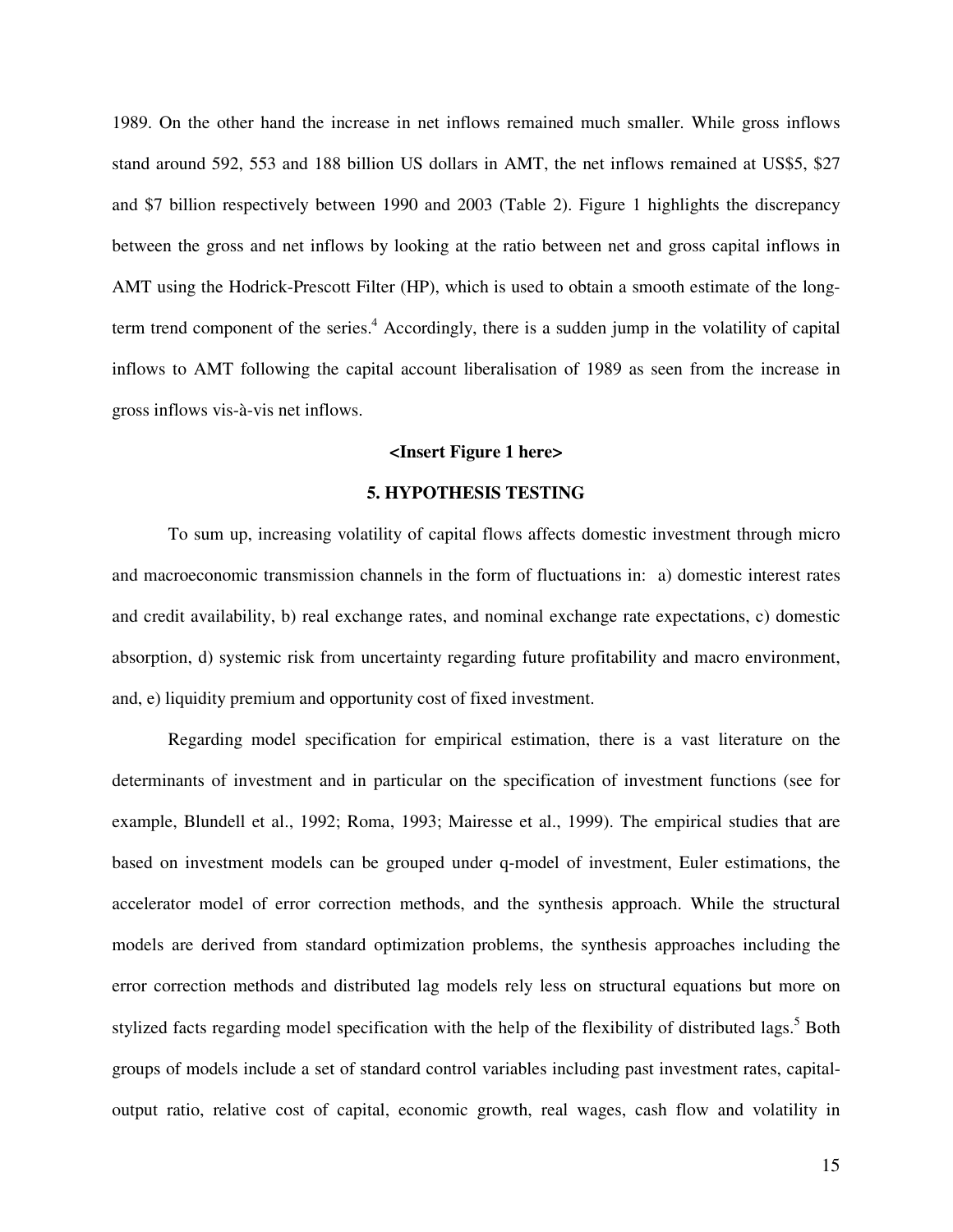macroeconomic variables (in the case of measurement of uncertainty). In this respect, similar to Serven (1998) and Chirinko et al. (1999), given its better empirical tract record we adopt the synthesis approach loosely following Serven (1998), Mairesse et al. (1999) and Agrawal (2004) in our model specification. The relationship is tested with the following dynamic investment equation for each country separately:

$$
I_{it} = \alpha_1 I_{i,t-1} + \alpha_2 I_{i,t-2} + \alpha_3 KO_{i,t-1} + \alpha_4 KO_{i,t-2} + \alpha_5 SCFV_{i,t-1} + N_{t,t-1} + \varepsilon_{it}
$$
\n(1)

where  $i=1, ..., N$  and  $t=1, ..., T$  respectively refer to the cross section and time series elements of the data.  $\varepsilon$  is the error term.  $I_{it}$  is the real net fixed investment of firm *i* in period *t* and is measured by the logarithmic difference of net fixed capital stock at constant prices ( $\Delta k_{it}$ ).<sup>6</sup> We kept the lags at 2 for *I<sub>it</sub>* and  $KO<sub>it</sub>$  given that it may take more than one-period (half year) to adjust for adjustment costs and delivery lags. A detailed discussion of the variable definitions is provided in the appendix.

*KOit* is Capital/Output ratio and is based on the proportionality of output and capital in the long run with short-run fluctuations. The lags in the response of investment spending to *KO* result from the following: a) the role of expectations given that new investment depends on expected future sales which themselves rely on current and past sales, b) adjustments costs and delivery lags (Abel and Blanchard, 1986). Hence, a decreasing *KO* ratio is expected to increase new investment. Here net sales are used as a proxy for the value of output.

 $SCFV<sub>i,t-1</sub>$  is the volatility of real Short-term Capital Inflows the measurement of which is discussed in the data and measurement section. Increasing volatility is expected to have a negative effect on new fixed investment through the channels discussed in the previous sections. We used one-period lagged values given that the data are bi-annual and we expect the volatility to show its effects on investment spending not in the current period for which it was already planned and undertaken but for the following periods' investments.

 $N_t$  is a vector of control variables including: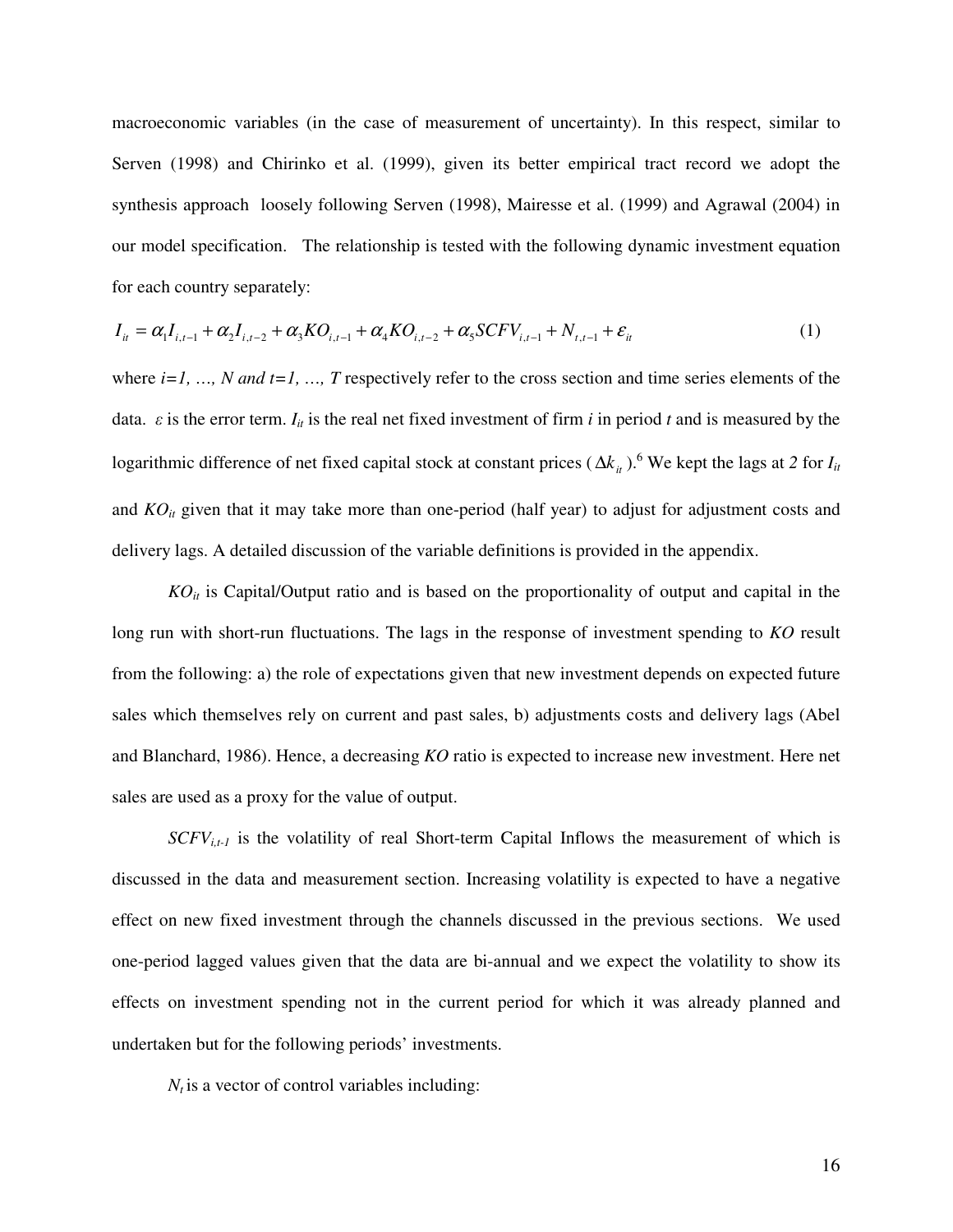Real GDP growth rate (*GDP*) suggesting that increasing economic growth stimulates new fixed investment through changes in aggregate demand and investor expectations.<sup>7</sup> Given the negative effect of volatility on economic growth, the *SCFV* coefficient might lose its significance once controlled for GDP growth if that were the main channel through which it affects investment.

Operating profits to capital ratio (*OK*) to control for the effects of internal funds on investment decisions under credit constraints. It is well established in the literature that in markets with credit constraints internal cash flow is a significant determinant of investment spending. Also, capital flow volatility affects fixed investment through its effect on firm's cash flow. We expect cash flow to have a positive coefficient reflecting the presence of capital market imperfections (consistent with Gelos and Werner, 2002; and Leaven, 2003). If the capital flow volatility affects investment performance only through its impact on firm profits, then we expect the volatility coefficient to lose its significance once controlled for cash flow.

Total credit from the banking to the private sector as a share of GDP (*Cr*). We expect that increasing credit availability enables new investment projects and thus is expected to have a positive coefficient. Given the procyclical nature of credit generation, increasing volatility affects investment also through its effect on total supply of credits. If this is the key channel, then volatility coefficient may lose its significance after controlling for the credit generation in the market.

Real interest rate (*Rint*) to control for the effect of domestic interest rates on investment spending. Increasing real interest rates negatively affect new investments through: a) raising the discount rate (and the opportunity cost) that is used to calculate the net present value of new investment projects, and b) raising the cost of external borrowing. Capital flow volatility may also lead to higher interest rates through higher risk premium and higher expected nominal exchange rates and therefore reduce fixed investments.

We also explore the differences between small and large firms' reaction to capital flow volatility using  $D^{small}$ , which is a size dummy that takes that takes the value of one if net sales of firm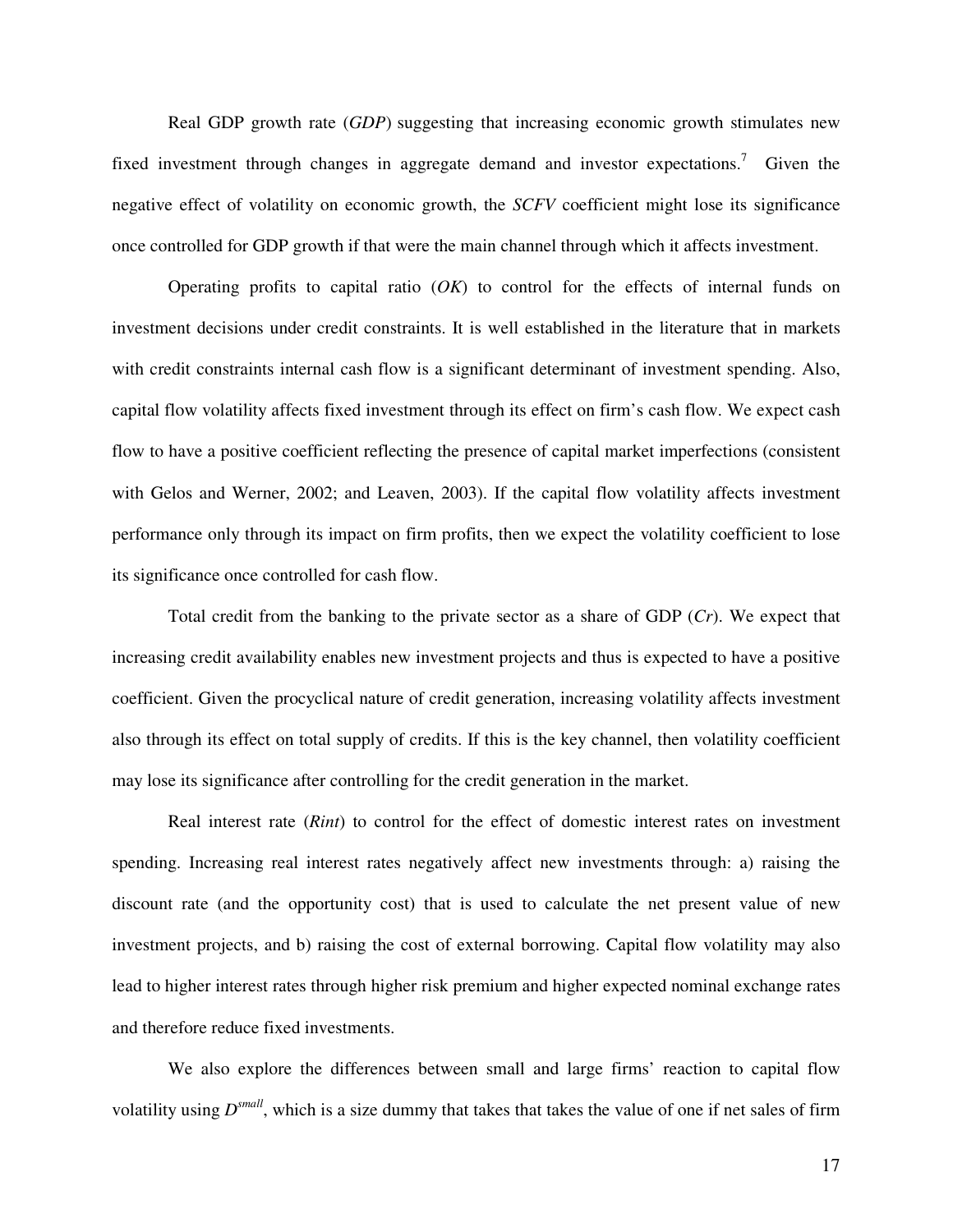*i* at time *t* are smaller than the sample median. *SCFV* may have asymmetric effects on small and large firms especially given the better access of large firms to capital markets with more diversified portfolios.

And finally, a set of time dummies.

#### **5.1 Methodology**

The datasets consist of non-random stock market quoted firms, which may receive market listing only if they satisfy certain conditions. Therefore, in order to correct for parameter endogeneity resulting from the presence of unobserved firm-fixed effects as well as to correct for the correlation between the lagged  $I_{it}$  and firm specific effects and the error term, we used a Generalised Method of Moments (GMM) estimator by Arellano and Bond (1991)'s first differencing transformation that is widely used to have a consistent estimate for dynamic panel equations.<sup>8</sup> Accordingly, we applied the following first-difference transformation using Arelano and Bond (1991) GMM estimation. The first differencing is assumed to remove the individual firm-specific effects while the GMM estimation corrects for any remaining endogeneity as well as the correlation between  $\Delta v_{it}$  and  $\Delta y_{it}$ .

$$
\Delta y_{it} = \alpha \Delta y_{it-1} + \beta' \Delta x_{it} + \Delta v_{it}
$$
\n(2)

In this transformation, if  $x_i$  is serially uncorrelated then  $x_{i,t-s}$  will be uncorrelated with  $x_{it}$ <sup>\*</sup> for  $s \geq 2$ . This means that if the error term in the investment equation is serially uncorrelated, lagged values of the transformed (or untransformed) dependent variable<sup>9</sup> and other right-hand side variables dating *t*-*s* will be uncorrelated with the transformed error term as long as  $s \ge 2$ . As discussed by Bond and Meghir (1994: 210), remote lags are not likely to provide much additional information and therefore we did not include all moment restrictions in our calculations (we used  $2 \le t \le 3$  lagged values of right hand side variables and time dummies at levels as instruments<sup>10</sup>). The validity of the instruments and the estimation are tested by two specification-tests as suggested by Arellano and Bond (1991). The first one is the Sargan-test of over-identifying restrictions for testing the validity of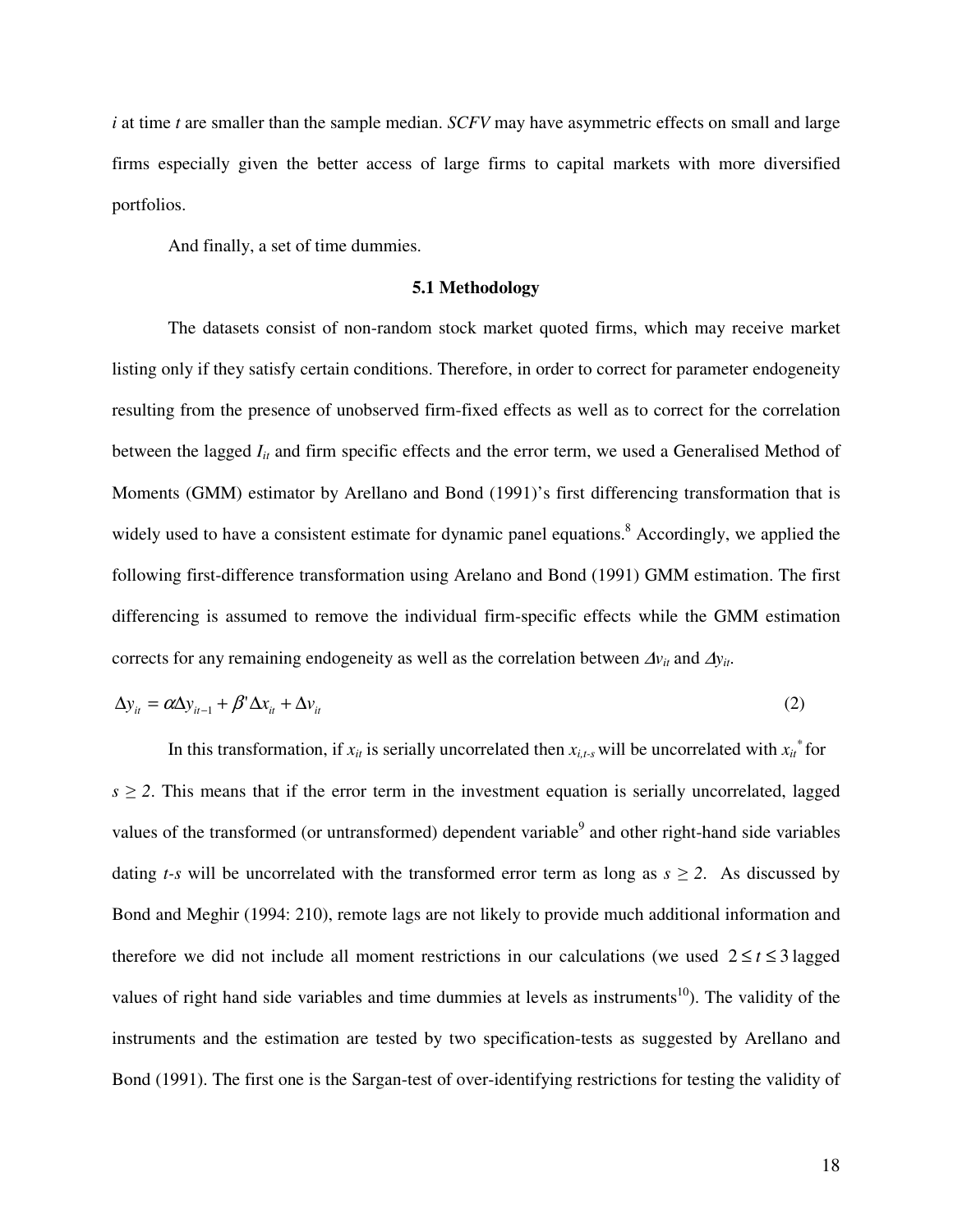instruments used. The second one is the usual  $m<sub>2</sub>$  test that is a second-order serial-correlation test of the residuals from the first-difference equation. The reason for this is that the use of endogenous *t-2* dated variables is valid only if there is no serial correlation in the error term of order 2.

#### **5.2 Data and Measurement**

The datasets are from the audited financial accounts of publicly traded industrial firms in AMT and are unbalanced. The period analysed is biannual and cover 1991:2-2001:2 for Argentina, 1990:2-2003:2 for Mexico and 1993:1-2003:2 for Turkey. The primary reason for using biannual data is to capture the real impact of the volatility of capital flows on fixed investment decisions of private sector firms. Given the high velocity with which financial capital travels in and out of any country, annual flow measures do not capture the real volatility of these flows (see Table 1 and 2, and Figure 1). As a result, when trying to capture the volatility of capital flows using annual data or a moving average series, there might be a significant bias in the calculations.

The firm level data for Argentina and Mexico is mostly from *Economatica*, a commercial database providing detailed financial statement data for publicly traded Latin American companies.<sup>11</sup> For Turkey the dataset is from the Istanbul Stock Exchange Market online database. In some cases Worldscope International database, Datastream, and original firm financial statements are also used for robustness and/or completeness. For Mexico and Turkey, we have dropped those firms with less than eight consecutive data points from the dataset. For Argentina, we kept the minimum threshold level at five because of its smaller number of cross section firms.<sup>12</sup> The firms included are all industrial firms with majority of them in manufacturing. For Argentina there are 61 firms in the final dataset with 50 in manufacturing (ISIC 15-37), three in construction (ISIC 45), four in mining (ISIC 10-14) and four in electricity power generation and distribution (ISIC 40). In the case of Mexico, there are 79 firms in the final dataset with 63 in manufacturing (ISIC 15-37), four in mining (ISIC 10,12,13,14) and 12 in construction (ISIC 45). For Turkey, there are 172 firms all in manufacturing (ISIC 15-37).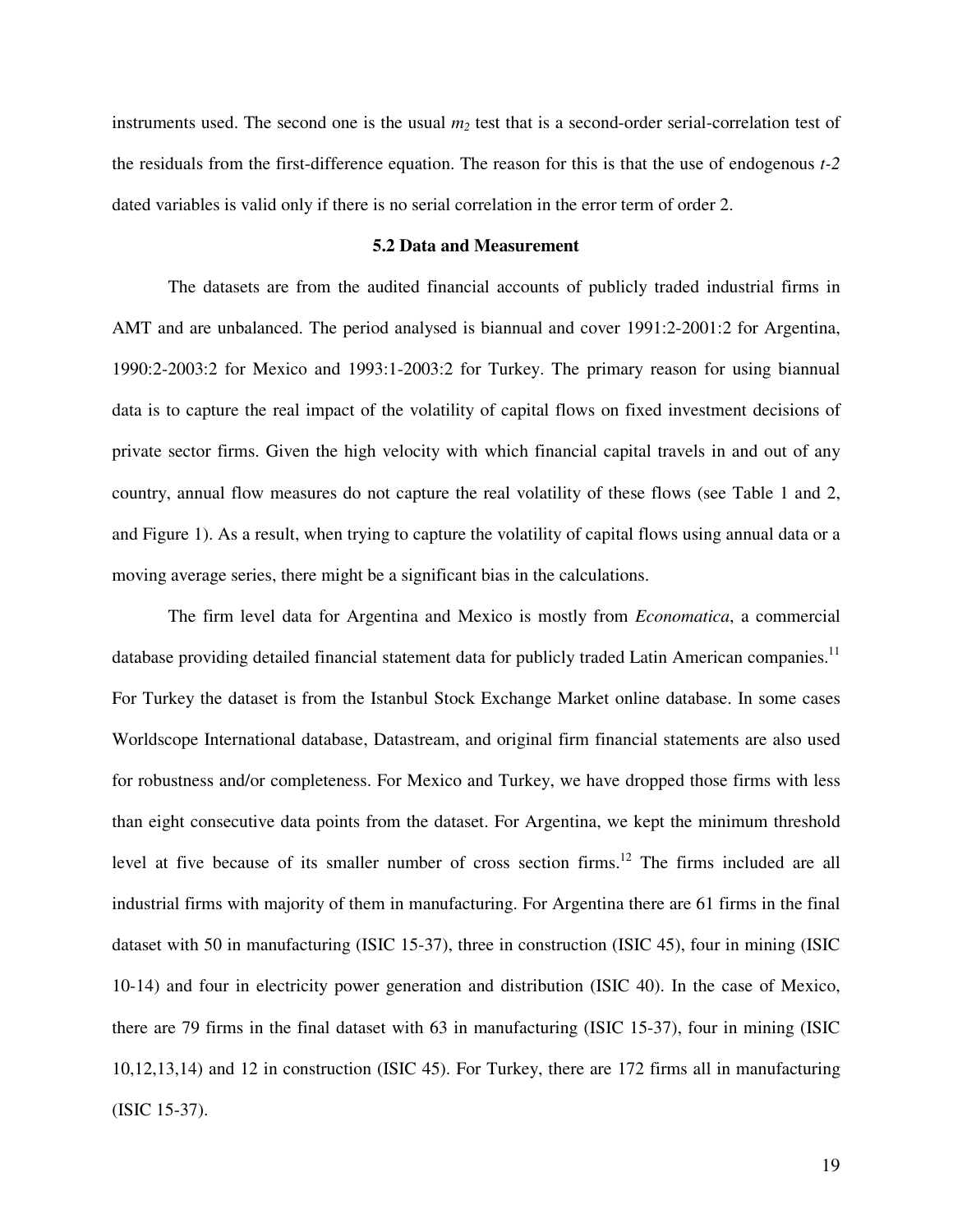Regarding Short-term Capital Flows, the available data from national sources of AMT are not uniform and cover different time periods for different frequencies. As a result, in constructing the volatility variable for Argentina and Mexico, we have used the US Treasury International Capital Reporting System that provides monthly cross border investment transactions of short term and long term securities vis-à-vis the US and foreign countries.<sup>13</sup> Given the close proximity of Argentine and Mexican markets to the US the data series are assumed to be close estimates of the total capital inflows to these countries. Also, given the locomotive effect of capital flows from the US, the volatility of these flows is not expected to deviate significantly from the total flows. In the case of Turkey, monthly balance of payments data, which is available from the Central Bank of Republic of Turkey starting from 1992, is employed instead (Table 2 and Figure 2). Given that Turkey is not in such close proximity to the US market as Argentina and Mexico, possible biases caused by the way US treasury data are recorded will be avoided this way.<sup>14</sup> As the measure of capital inflows, we have used real net monthly inflows (deflated by US Producer Price Index with base year 2000). However, for sensitivity analysis gross inflows (in absolute values) are also calculated to capture the total size of capital moving in and out of the economy by nonresidents (Table 2 and Figure 1).

# **<Insert Figure 2 here>**

The net inflows variable is equal to net sale of long-term [Argentine, Mexican, Turkish] stock and bonds<sup>15</sup> plus changes in the sum of total US banks' claims on foreign public borrowers and unaffiliated foreigners and on own offices. For Turkey, the net short-term capital inflows variable is calculated as the sum of equity securities liabilities, debt securities liabilities, other investment liabilities-loans of banks and other sectors, other investment currency deposits of banks and other investment other liabilities from monthly balance of payments statistics. As for the volatility measure, the biannual standard deviations of real net monthly inflows are used (Figure 2).<sup>16</sup>

# **6. EMPIRICAL RESULTS**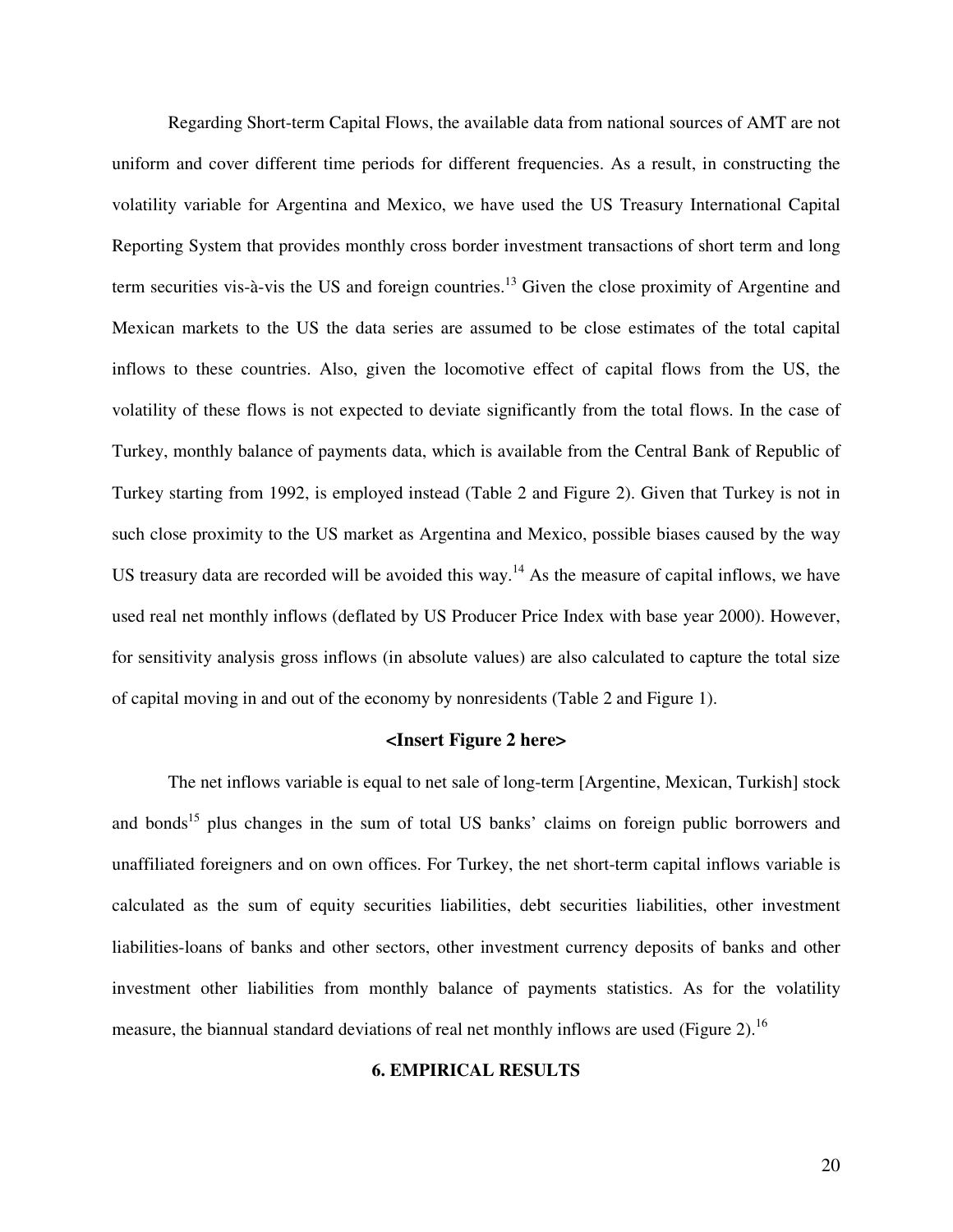The results from Table 2 uncover a significantly negative relationship between the volatility variable and private fixed investment in all three countries. The results are robust to sensitivity tests with alternative model specifications. In particular, in columns (1), (2) and (3) of Table 3 we analyzed the effects of capital flow volatility (*SCFV*) on fixed investment performance after controlling for other important determinants of private investment including real GDP growth (*GDP*), operating profits (*OK*), total domestic credit to the private sector as a share of GDP (*Cr*), and real interest rates (*Int*). Regardless of specification, the capital flow volatility variable have an economically and statistically (at 1% level) significant negative effect on new fixed investment spending of real sector firms in all three countries. Accordingly, a 10 per cent increase in capital flow volatility reduces fixed investment spending in the range of 1-1.7, 2.3-15.1, and 1 per cent in Argentina, Mexico and Turkey respectively. Using our point elasticities, we can then estimate, for instance, the impact of the most serious economic crisis in Turkish history during 2000:2 and 2001:1 on private investment. In 2000:2 and 2001:1, the *SCFV* increased by 87 and 69 per cent compared to the same period of previous year that implies an 8.7 and 6.9 per cent decline in private fixed investment rates that are quite close to the stylized facts given that the economy contracted by 7.6 per cent in 2001 with a sharp fall in fixed capital formation rate (Table 1).

In columns (1) to (4) of Table 3, the results show that the volatility of capital flows significantly reduce fixed investments even after controlling for the significantly positive effects of real GDP growth<sup>17</sup>, operating profits and credit availability. As discussed before, one of the key channels *SCFV* affects developing country markets and investment performance is through its impacts on economic growth, firm profitability and credit generation due to pro-cyclical nature of these key variables. Furthermore, domestic interest rates are also highly procyclical with capital flows. As shown on column (4), after controlling for the negative effect of increasing real interest rates, *SCFV* still appears to have an economically and statistically significant negative effect on new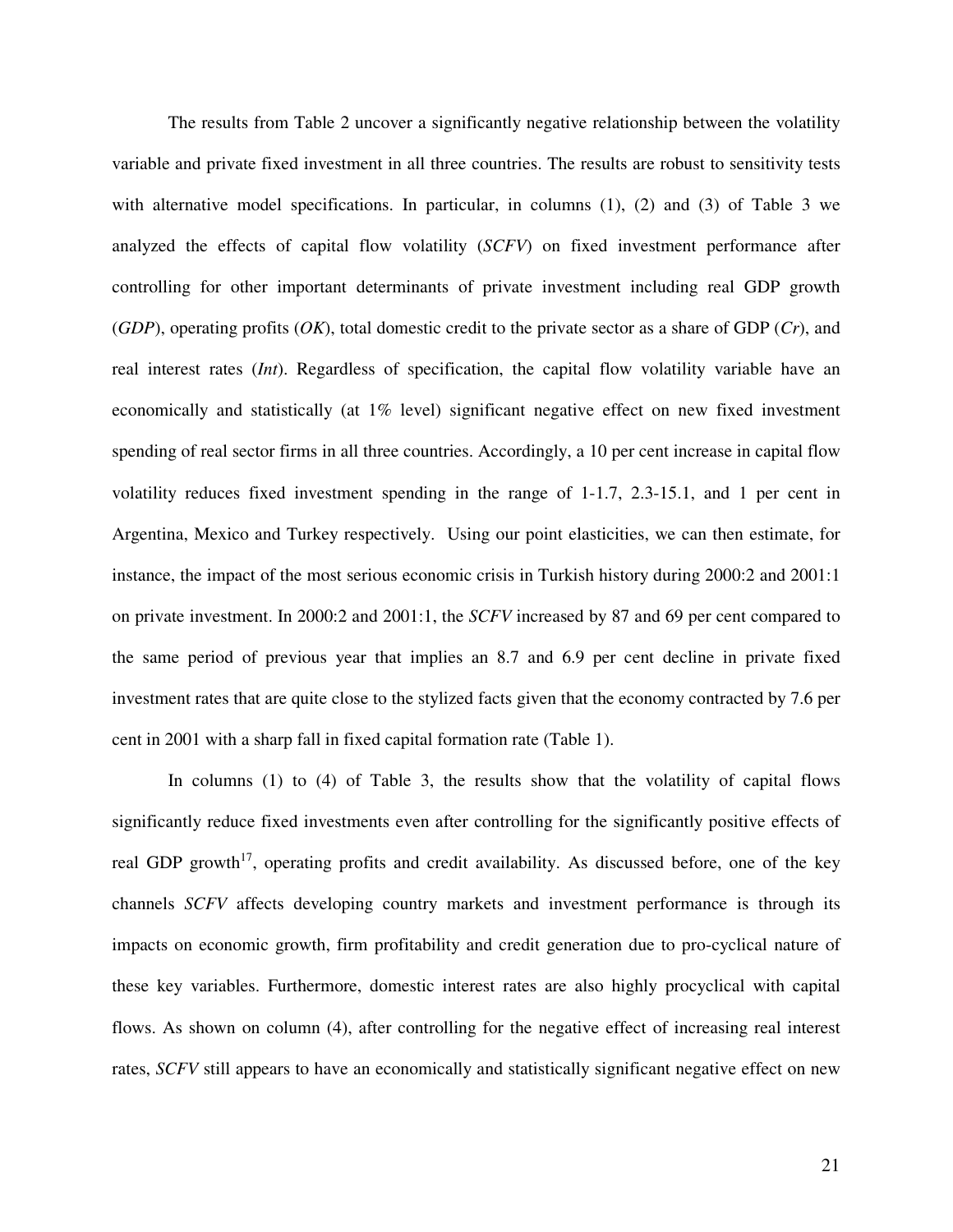investments. In the case of capital-output ratio variable, as expected we have found a significantly negative relationship in all three countries.

# **<Insert Table 3 Here>**

 Furthermore, in order to explore any differences between small and large firms in their investment response to capital flow volatility, we have divided the sample into two groups using firm size based on the median sales for each country. We then constructed a small-firm dummy  $(D^{Small})$ that took the value of one if real net sales at time *t* were smaller than the sample median. Table 4 shows the regression results using the specification in column (4) of Table 3 with the addition of this dummy variable. Accordingly, we have found that capital flow volatility has a significantly larger investment reducing effect in small firms in Mexico and Turkey. There may be several reasons for this: a) large firms having better diversification of their investment portfolios may be able to shield sudden capital flow reversals better, b) large firms with better access to capital markets may be able to find external credits easier and at better rates during sudden reversals of capital flows (that lead to lower internal cash flow and lower external supply of loanable funds with higher interest rates) than small firms. In the case of Argentina, however, *SCFV* appeared to have a larger investment depressing effect in large firms. This result may be due to the special situation of Argentina during the 1990s when the country adopted a virtual currency board system and fixed its exchange rate to dollar that led to high levels of dollarisation of the economy and encouraged firms to have significant open positions. As a result, increasing capital flow volatility might have affected large firms more than small firms. However, the exact factors behind this finding are beyond the scope of current research.

# **<Insert Table 4 Here>**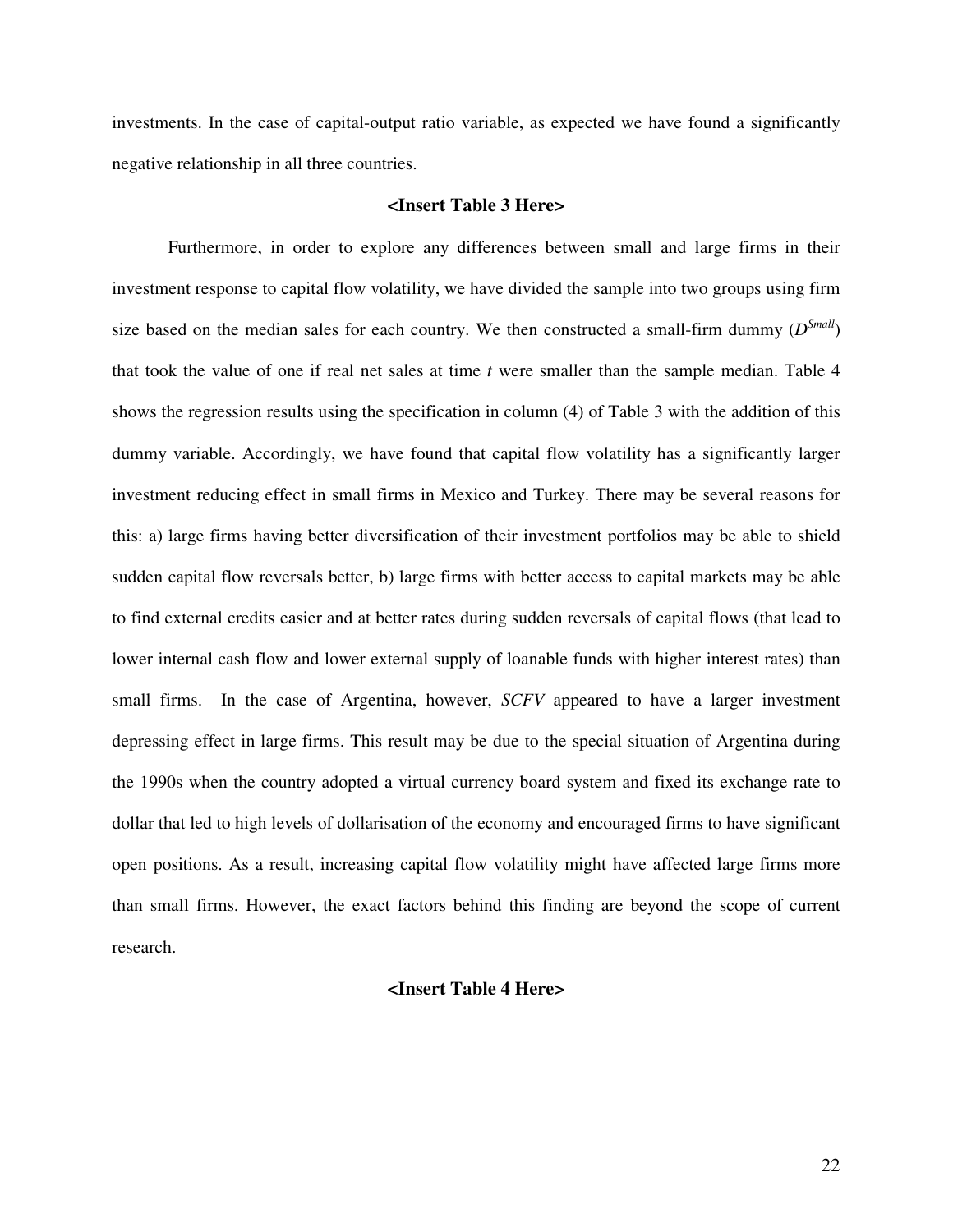Finally, in both Table 3 and 4 the Sargan specification test confirms the validity of instruments used and the  $AR(2)$  test indicate no sign of second-order serial correlation in the model estimations.

#### **7. CONCLUSION**

One of the main arguments in favour of liberalisation of capital markets was to direct domestic (and international) savings to long-term investment, and hence to enable developing countries to achieve a stable long-run growth path. However, if one to judge the degree of success of the reform programs of the 80s and 90s with the level of divergence between the policy targets and realised outcomes, the results have been quite disappointing in all three countries.

At the global scale, the post-Breton Woods era has been characterised with increasing macro and micro volatility and uncertainty, higher frequency and magnitude of financial crisis and boom bust cycles, lower investment and growth rates, and perverse flow of funds from developing to developed countries. The US alone imported 65 per cent of all world savings to finance its over \$850 billion Current Account deficit in 2006. On the other hand, developing countries are trying to selfinsure themselves against the increased volatility in financial markets by accumulating large sums of unproductive, idle and in fact quite costly foreign exchange reserves that offer very low rates of return. According to the IMF data, total reserve accumulation in the world has increased from \$1.9 trillion in 1997 to \$5.1 trillion in 2006, 72 per cent of which has been held by developing countries. During this period, for example, the foreign exchange reserves of China has increased 9 folds from 140 billion in 1997 to \$1.2 trillion in 2006 while that of Korea has increased 12 folds from 20 billion to \$242 billion.

Using the recent liberalization experiences of three major emerging markets, the findings of this research show one key reason why developing countries are increasingly accumulating large sums of reserves: that is to avoid the significantly negative effect of short-term capital flow volatility on domestic investment rates.<sup>18</sup> Overall, the results suggest that under a liberalised financial system it

23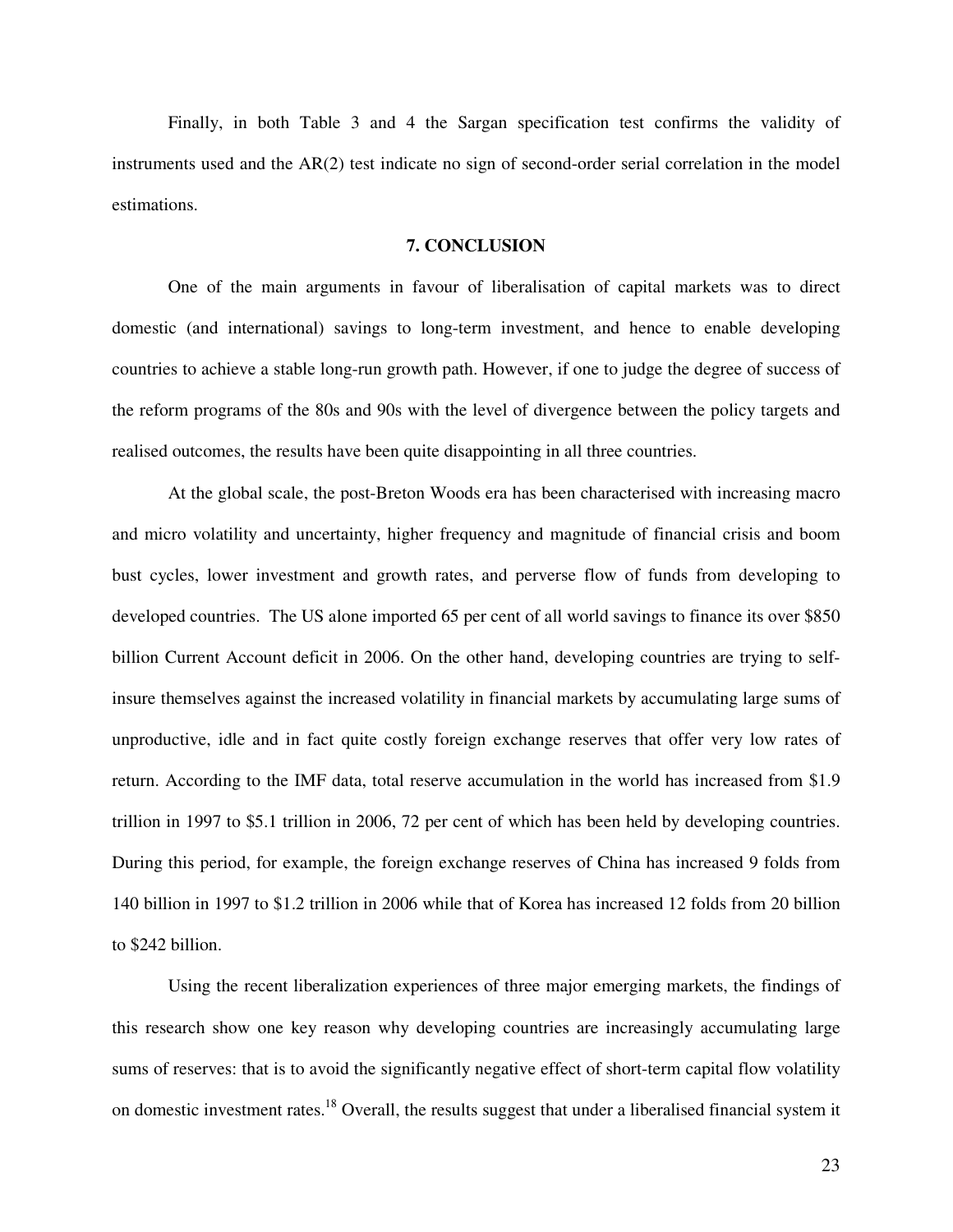is not possible to analyse the determinants of private investment independent of changes in the volatility of international capital flows. Accordingly, financial liberalisation when accompanied by increasing volatility of short-term capital flows becomes instrumental in reducing real sector investment spending and as a result may alter the pattern of capital accumulation in the real sectors of the economy. In retrospect, the policy makers in all three countries appear to have failed to consider any strategy to link financial liberalisation programs and accompanying short-term distortions with the medium and long-term domestic development objectives. In this respect, there has been an incomplete concern regarding determinants of productive investment after financial liberalisation.

Given that the annual FX trading to world trade ratio has increased from 2/1 in 1973 to 90/1 in 2004, the increasing volatility in capital markets is in fact of little surprise (BIS, 2005). What is surprising, however, is the lack of long-term credit for investment in developing countries despite \$1.8 trillion daily foreign exchange turnover in world capital markets. Furthermore, it is equally surprising that despite major instabilities caused by SCFs for private investment, there is no international mechanism to curb the excess volatility in global financial markets. Thus, we suggest that there is an urgent need to reform both domestic and international financial system so that domestic and foreign savings are directed towards productive investment rather than speculative and highly volatile financial ones. To achieve this, the main policy recommendation of this paper is to realise macro and microeconomic stability through reducing capital flow volatility and through the use of counter-cyclical macro policies.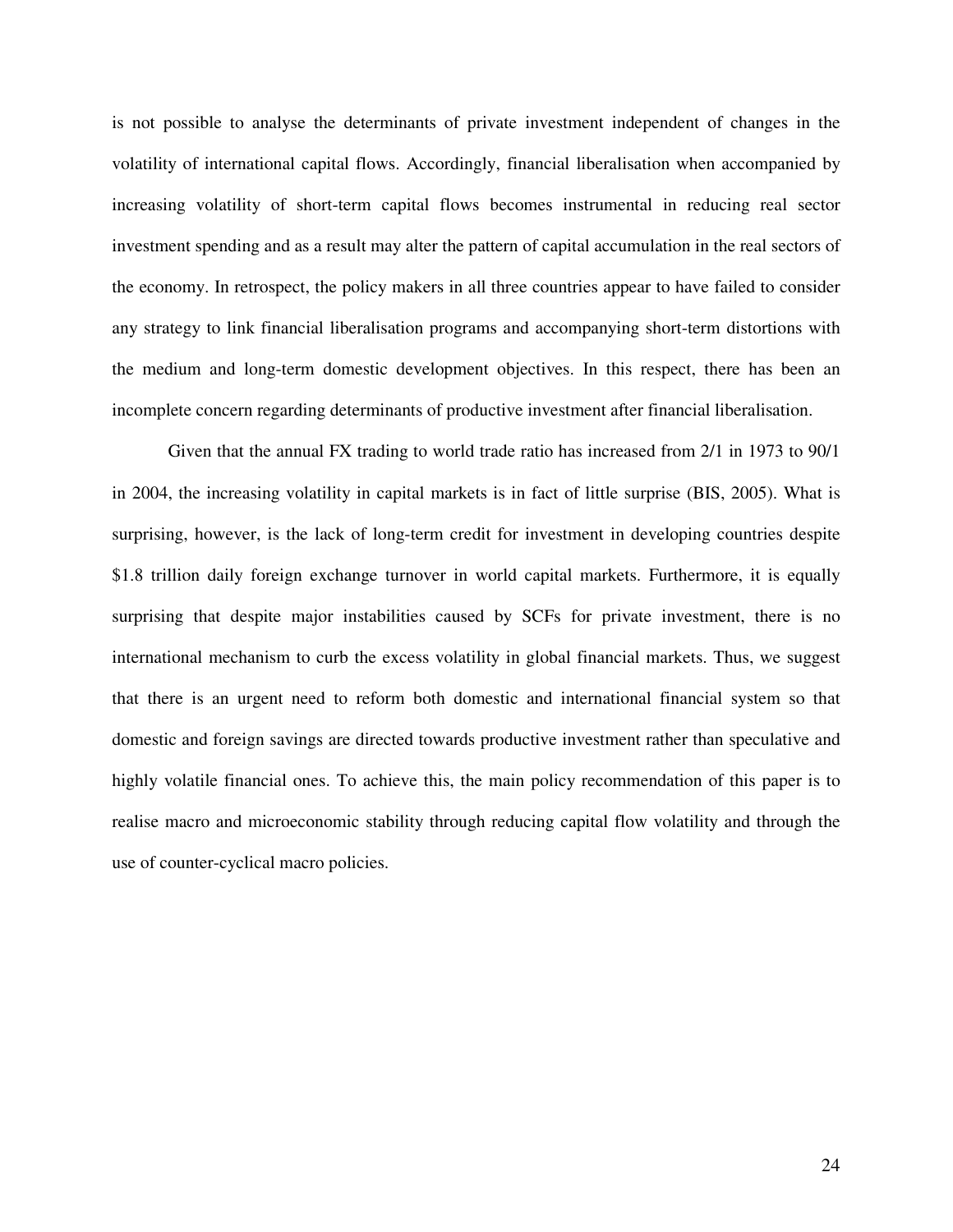# **APPENDIX: DATA DEFINITIONS AND SOURCES**

Cr: Total credit to the private sector as a share of GDP (for Argentina it is measured as the growth rate of total real credit to the private sector).

KO: Capital-output ratio measured as beginning fixed capital stock (*Kt-1*) /net sales at constant prices.

RGDPG: Real GDP growth measured as log difference of real GDP deflated by GDP deflator.

OK: Operating Profits (net-operating revenues minus cost of goods sold, minus operating expenses)  $/K_{i,t-1}$ 

RSCF: Real Short-term Capital Inflows defined as annual portfolio investment liabilities (equity plus debt securities) plus other investment banks liabilities plus other investment other sector Liabilities from International Financial Statistics of IMF.

Rint: Biannual average real interest rate calculated as ln[(1+T-Bill Rate)/(1+Producer Price Inflation)]

SCFV: Short-term capital inflow volatility calculated as the biannual standard deviations of real net monthly capital inflows. The net inflows variable (Table 2 and Figure 1) is equal to net sale of long-term [Argentine, Mexican, Turkish] stock and bonds plus changes in the sum of total US banks' claims on foreign public borrowers and unaffiliated foreigners and on own offices. For Turkey, the net inflows variable is calculated as the sum of equity securities liabilities, debt securities liabilities, other investment liabilities-loans of banks and other sectors, other investment currency deposits of banks and other investment other liabilities from monthly balance of payments statistics.

### **Argentina**

In converting to real prices, Producer Price Index (at 1995 prices) period averages are used for net sales and operational profits while end-of-period values are used for net fixed assets. The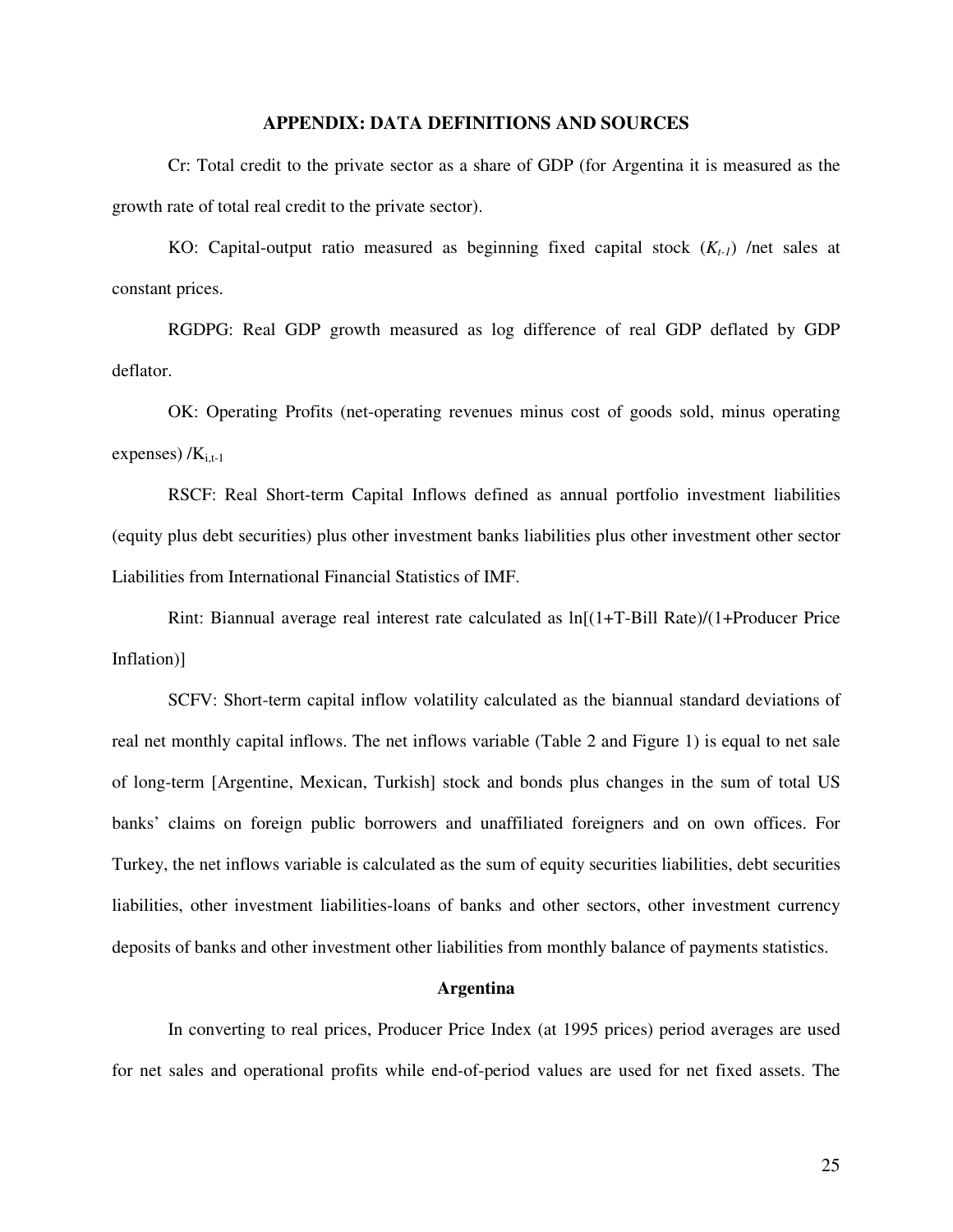macro data are from IFS, and Central Bank of Argentina. Overall, the manufacturing firms in the dataset represent 23 per cent of total manufacturing sales in Argentina.

 $K_t$ : Net fixed assets and includes net property, plant and equipment. The land is not disclosed in the balance sheets separately and therefore is included in the calculations. Also, resulting from new accounting standards in 2002, the comparison of fixed assets and investments before and after 2002 became impossible, which is why our dataset stops in 2001:2.

#### **Mexico**

In converting to real prices, Producer Price Index (at 2003 December prices) period averages are used for net sales and operational profits, while end-of-period values are used for net fixed assets. The manufacturing firms in the dataset represent 36 per cent of total manufacturing sales in 2003. The macro data are from IFS and Banco de Mexico.

 $K_t$ : Includes net property, plant and equipment together with the land given that it is not disclosed separately. The data are at replacement cost till 1997 and at current prices since then. During the estimation, several methods, which are available from the author upon request, are applied to test for the consistency of this variable because of the change in its measurement.

#### **Turkey**

All data are converted to fixed prices using Manufacturing Price Index at 1995 January prices from the Central Bank of Turkey. The macro data are from Central Bank of Turkey and IFS. The firms in the dataset accounted for 22 per cent of total sales in manufacturing sectors in Turkey in 2003.

 $K_t$ : Includes all existing capital stock net of depreciation excluding land (which is not subject to depreciation and is recorded at historical cost without revaluation). This includes all the fixed assets that are subject to revaluation at the end of each period. Under Turkish GAAP, fixed assets are recorded at historical cost and revalued each period according to the pre-announced official rate.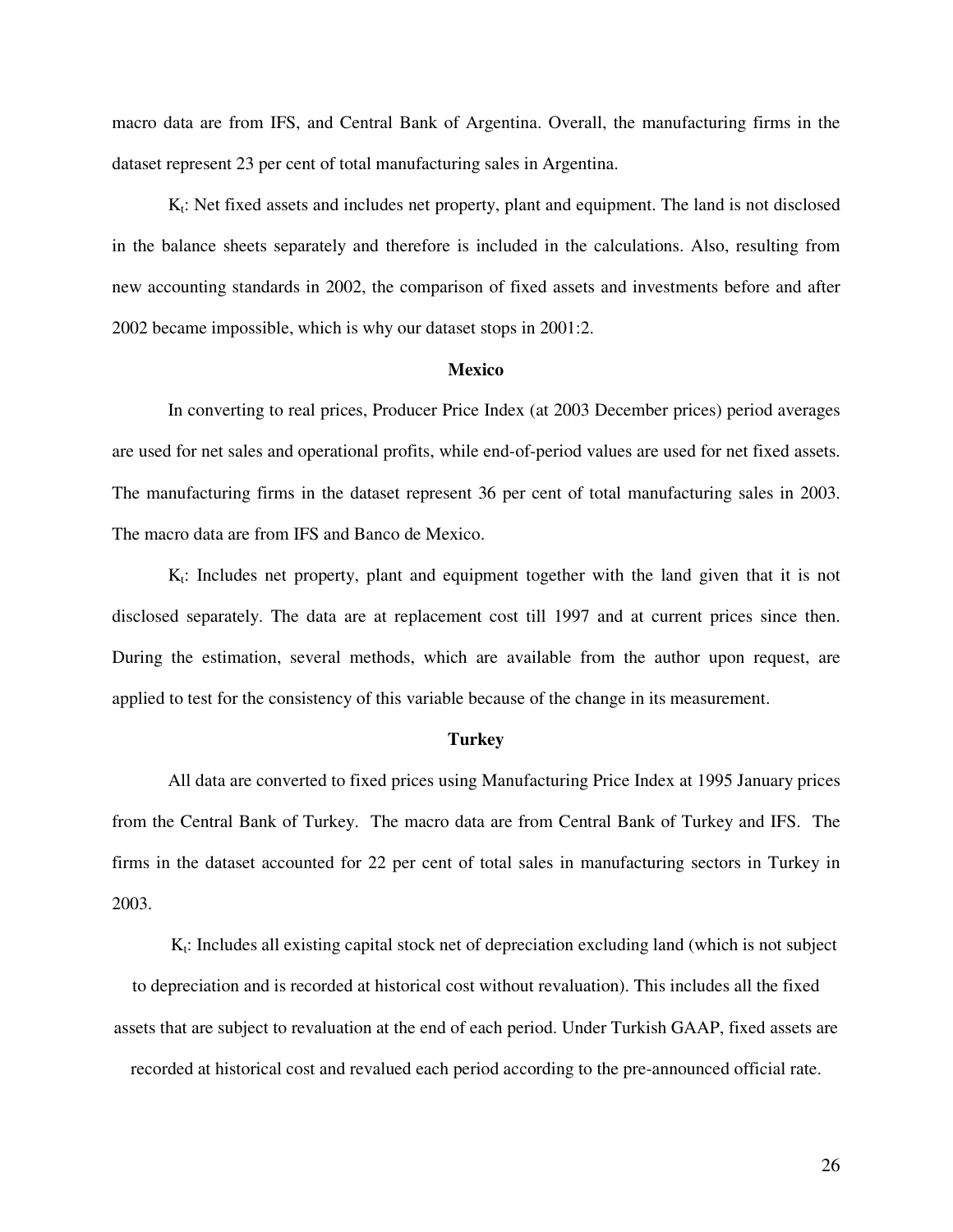# **ENDNOTES**

<sup>2</sup> Total FDI inflows to developing countries increased from \$8.4 billion in current prices in 1980 to 37 billion in 1990 and 209 billion in 2001 while total world FDI inflows increased from \$55 billion to 209 billion and 824 billion during the same period. Net Private capital flows to developing countries, on the other hand, increased from around 41 billion in 1980 to 38 billion and \$146 billion in 1990 and 2001 (UNCTAD, 2004). Average daily turnover in traditional FX markets increased from 590 billion in 1989 to \$1880 billion in 2004 while global daily world trade increased from 21 billion in 1989 to \$52 billion dollars in 2003 (BIS, 2005)

<sup>3</sup> In Argentina and Mexico foreign banks accounted for 53 per cent and 82 per cent of total bank assets as of 2002 up from 18 and 1 per cent in 1994

 $4$  By default, we set the penalty parameter that controls the smoothness of the series equal 400.

<sup>5</sup> Chirinko et al. (1999) provides a detailed discussion of the advantages of distributive lag models over structural ones.

<sup>6</sup> That is,  $\Delta k_{it} = \log[K_{it} / K_{i,t-1}] = \log[1 + \Delta K_{it} / K_{i,t-1}] \approx \Delta K_{it} / K_{i,t-1} \approx I_{it} / K_{i,t-1} - \delta$  where  $\delta$  is the depreciation rate and  $K_i$  is end of period net fixed assets.

<sup>7</sup> Blomstrom and Kokko (1996) and Oliva and Rivera-Batiz (2002) found that growth drives investment rather than the other way around.

<sup>8</sup> Blundell et al., (1992) provide a comparative analysis of different panel data techniques in econometric models of firm investment based on micro data.

 $9^9$  On this issue, see for example Greene (1997:641).

<sup>&</sup>lt;sup>1</sup> The commonalities in the liberalisation experience of AMT have recently been highlighted by several other comparative analyses (see for example Onis, 2004).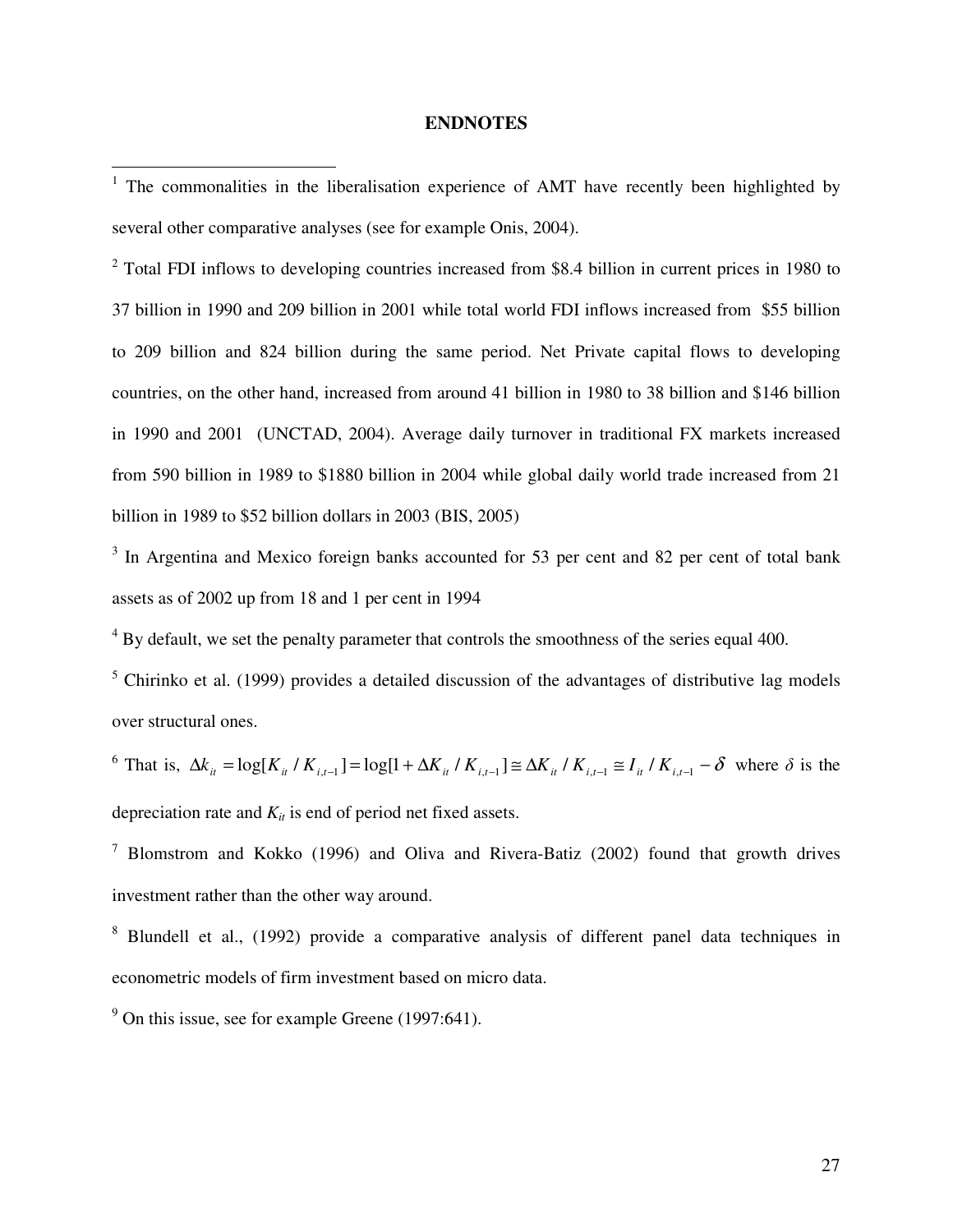$10$  In the GMM estimation, the White period based on Arellano and Bond (1991) 2-step method is used for GMM weighting matrices. The reported coefficient covariances are robust and corrected using White (1980) period weights from final iteration.

 $11$  There are certain problems with the Economatica database that researchers need to be aware of. An appendix including a detailed list of corrections is available from the author upon request.

<sup>12</sup> There is only one firm with five and four firms with six data points. The rest of the firms have at least 10 consecutive time series.

<sup>13</sup> For an analysis of the data on the US system for measuring cross-border securities investment see for example, Griever et al. (2001). Also for information on data coverage and measurement issues see the treasury web site at http://www.ustreas.gov/tic/index.html.

<sup>14</sup> For a discussion of such limitations see for example. Griever et al., 2001:640.

 $\overline{a}$ 

<sup>15</sup> From Foreign Purchases and Sales of Long-Term Domestic and Foreign Securities by Type tables of the treasury, Data column titles correspond to column titles in Treasury Bulletin Table CM-V-4, excluding CM-V-4 columns (1) and (8).

<sup>16</sup> Two other alternatives to measure the volatility of capital inflows are the coefficient of variation and normalisation using GDP weights. While both methods are used in cross-country analysis, they don't affect the results in single country regressions. Also, an important drawback of the second method is that it is biased upwards during and after any economic turmoil where GDP contracts.

<sup>17</sup> The only anomaly in our results is from Mexico where in columns (1) and (4) of Table 3 real GDP growth appeared with a negative coefficient.

<sup>18</sup> To give an example, after 10 years since the 1997 crisis neither the manufacturing employment nor the percentage share of GDP devoted to fixed capital formation is back to its pre-crisis levels in S. Korea.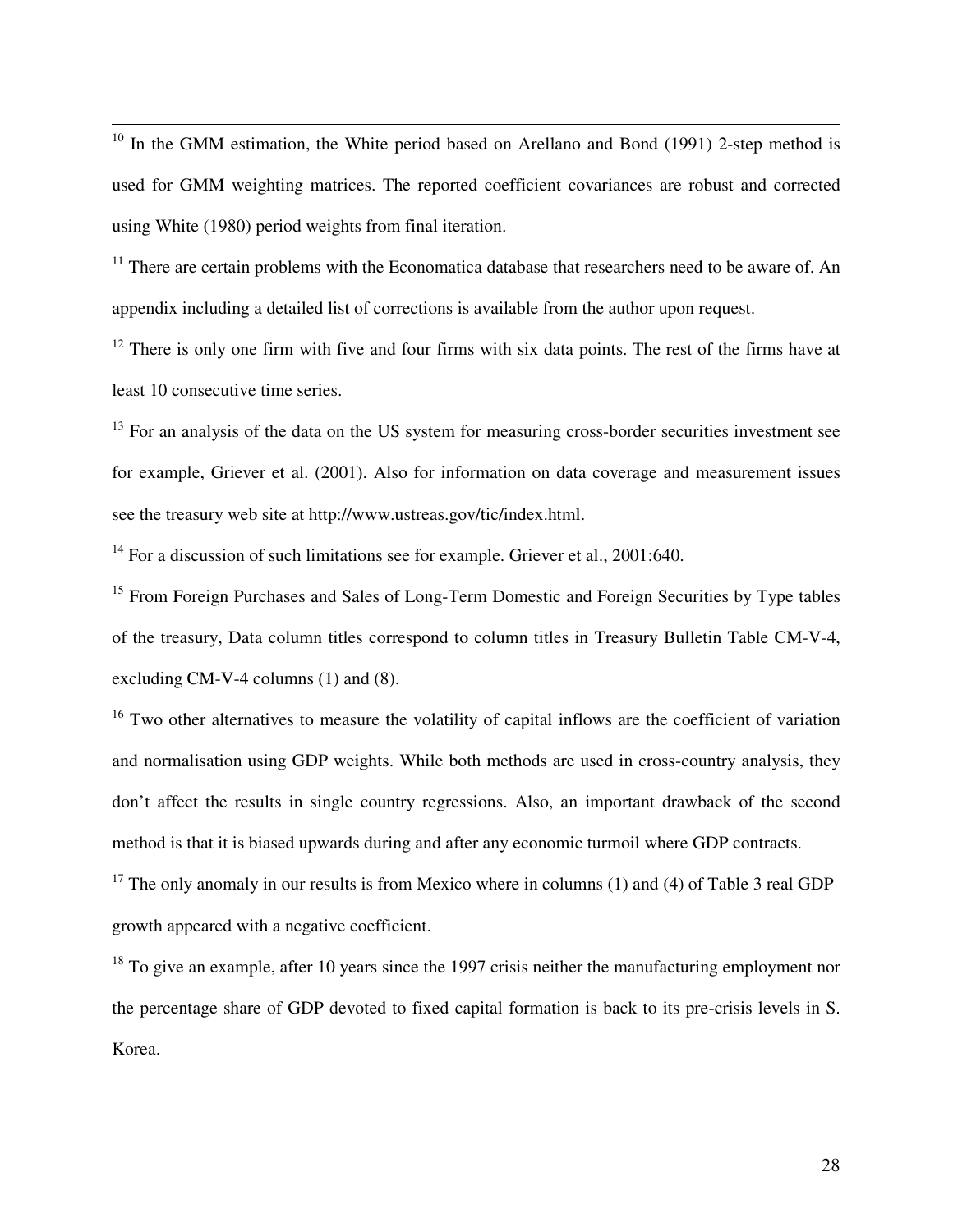#### **BIBLIOGRAPHY**

Agrawal, P. (2004) Interest rates and investment in East Asia: an empirical evaluation of various financial liberalisation hypotheses. *The Journal of Development Studies,* 40(3), pp. 142-173.

Aizenman, J. and Marion, N. (1993) Policy uncertainty, persistence and growth. *Review of International Economics,* 1(2)*,* pp. 145-163.

Aizenman, J. and Marion, N. (1996) Volatility and the investment response. NBER Working Paper No: 5841, Cambridge, MA: National Bureau of Economic Research.

Alfaro, L., Kalemli-Ozcan, S. and Volosovych, V. (2004) Volatility of capital flows: bad policies or bad institutions? Paper Presented at the NBER Conference on International Capital Flows, December 17-18, 2004, Cambridge, MA.

Arellano, M. and Bond, S.R. (1991) Some tests of specification for panel data: Monte Carlo evidence and an application to employment equations. *Review of Economic Studies,* 58, pp. 277-297.

Arellano, M. and Bover, O. (1995) Another look at the instrumental variable estimation of errorcomponents models. *Journal of Econometrics,* 68, pp.29-51.

Arteta, C., Eichengreen, B. and Wyplosz, C. (2001) When does capital account liberalisation help more than it hurts. Paper Presented at the conference celebrating Assaf Razin's 60<sup>th</sup> Birthday, March 25-26, Tel Aviv University.

Beck, R. (2001) Volatility of capital flows to emerging markets and the financial services trade. *Russian and East European Finance and Trade*, 37(3), pp. 5-24.

Berg, J. and Taylor, L. (2000) External liberalization, economic performance, and social policy. CEPA Working Paper 12, New School University: Center for Economic Policy Analysis.

BIS (Bank for International Settlements) (2005) *Triennial Central Bank Survey: Foreign* 

*Exchange and Derivatives Market Activity in 2004* (Basel: BIS).

Blundell, R., Bond, S. and Meghir, C. (1992). Econometric models of company investment, in L. Matyas and P. Sevestre (eds) *The Econometrics of Panel Data*, (Netherlands: Kluwer Academic Publishers), pp. 388-413.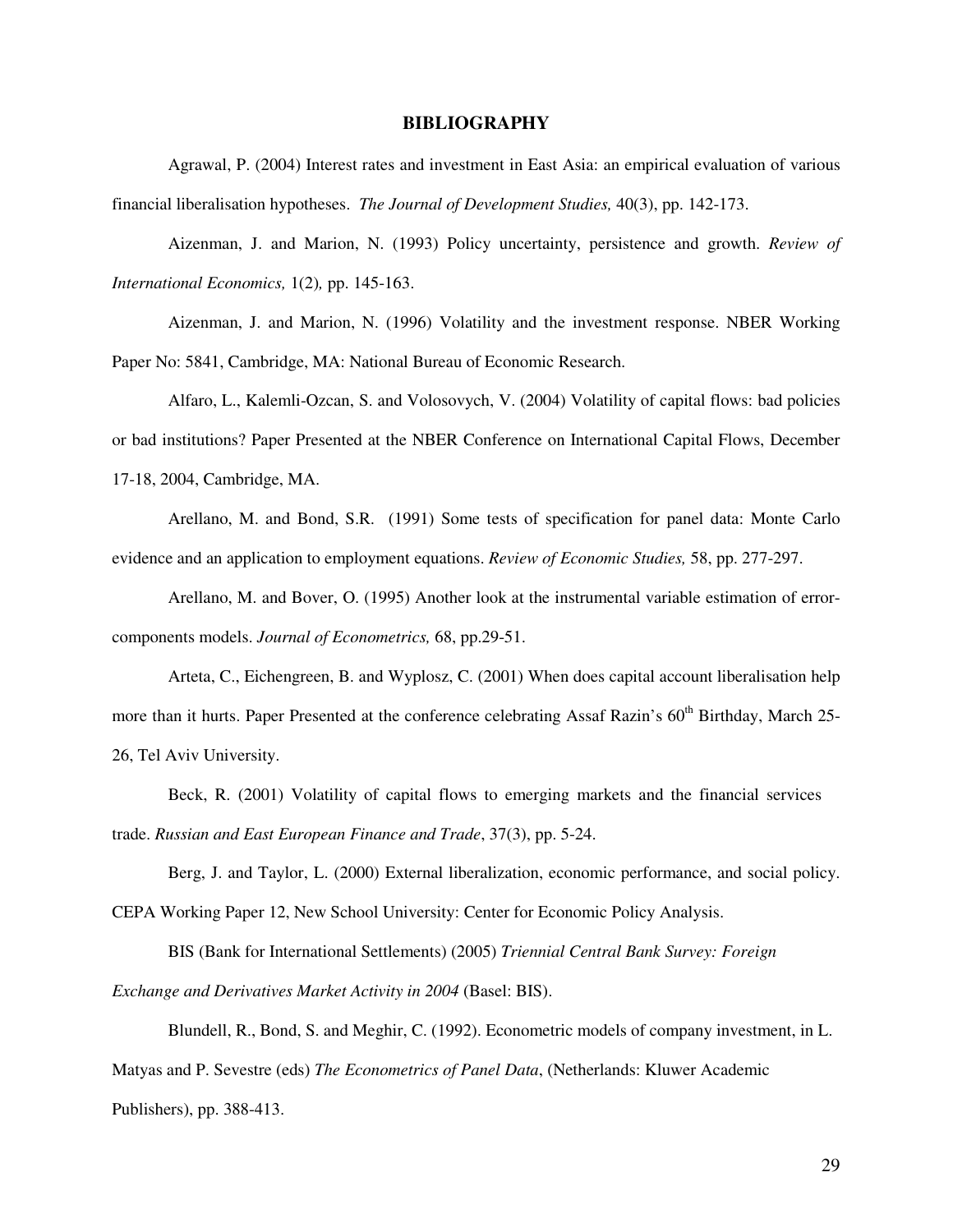Bond, S. and Meghir, C. (1994) Dynamic investment models and the firm's financial policy. *Review of Economic Studies,* 61, pp. 197-222.

Brock, P.L. and Rojas-Suarez, L. (2000) Understanding the behaviour of bank spreads in Latin America. *Journal of Development Economics,* 63(1), pp. 113-134.

Calvo, G. (1998) Varieties of capital-market crises, in: G. Calvo and M. King (eds) *The Debt Burden and its Consequences for Monetary Policy,* (New York: St. Martin's Press), pp. 181-202.

Calvo, G.A. and Mendoza, E. (1996) Mexico's balance of payment crisis: a chronicle of a death foretold. *Journal of International Economics,* 41(3-4), pp. 235-264.

Calvo, G.A., Leiderman, L. and Reinhart, C. M. (1993) Capital inflows and real exchange rate appreciation in Latin America: the role of external factors. *IMF Staff Papers,* 40(1), pp. 108-151.

Chuhan, P., Claessens, S. and Mamingi, N. (1993) Equity and bond flows to Latin America and Asia: the role of external and domestic factors. Mimeo, May, Washington D.C.: World Bank.

Darby, J., Hughes, H., Andrew, I. J. and Piscitelli, L. (1998) The impact of exchange rate uncertainty on the level of investment. Discussion Paper no.1896, Center for Economic Policy Research.

Chirinkoa, R.S., Fazzari, S.M. and Meyer, A.P. (1999) How responsive is business capital formation to its user cost? an exploration with micro data, *Journal of Public Economics*, 74, pp. 53-80.

Diaz Alejandro, C. (1985) Good-bye financial repression, hello financial crash. *Journal of Development Economics,* 19(1-2), pp. 1-24.

Driver, C. and Moreton, D. (1991) The influence of uncertainty on UK manufacturing investment. *Economic Journal,* 101(409), pp. 1452-1459.

Economist Intelligence Unit (EIU) (2003a) *Country Finance, Mexico.* EIU.

Economist Intelligence Unit (EIU) (2003b) *Country Finance, Turkey*. EIU.

Edwards, S. (1989) Real exchange rate in the developing countries: concepts and measurement.

NBER Working Paper no. 2950, Cambridge, MA: National Bureau of Economic Research.

Edwards, S. (1998) Capital inflows into Latin America: a stop-go story? NBER Working Paper no. 6441, Cambridge, MA: National Bureau of Economic Research.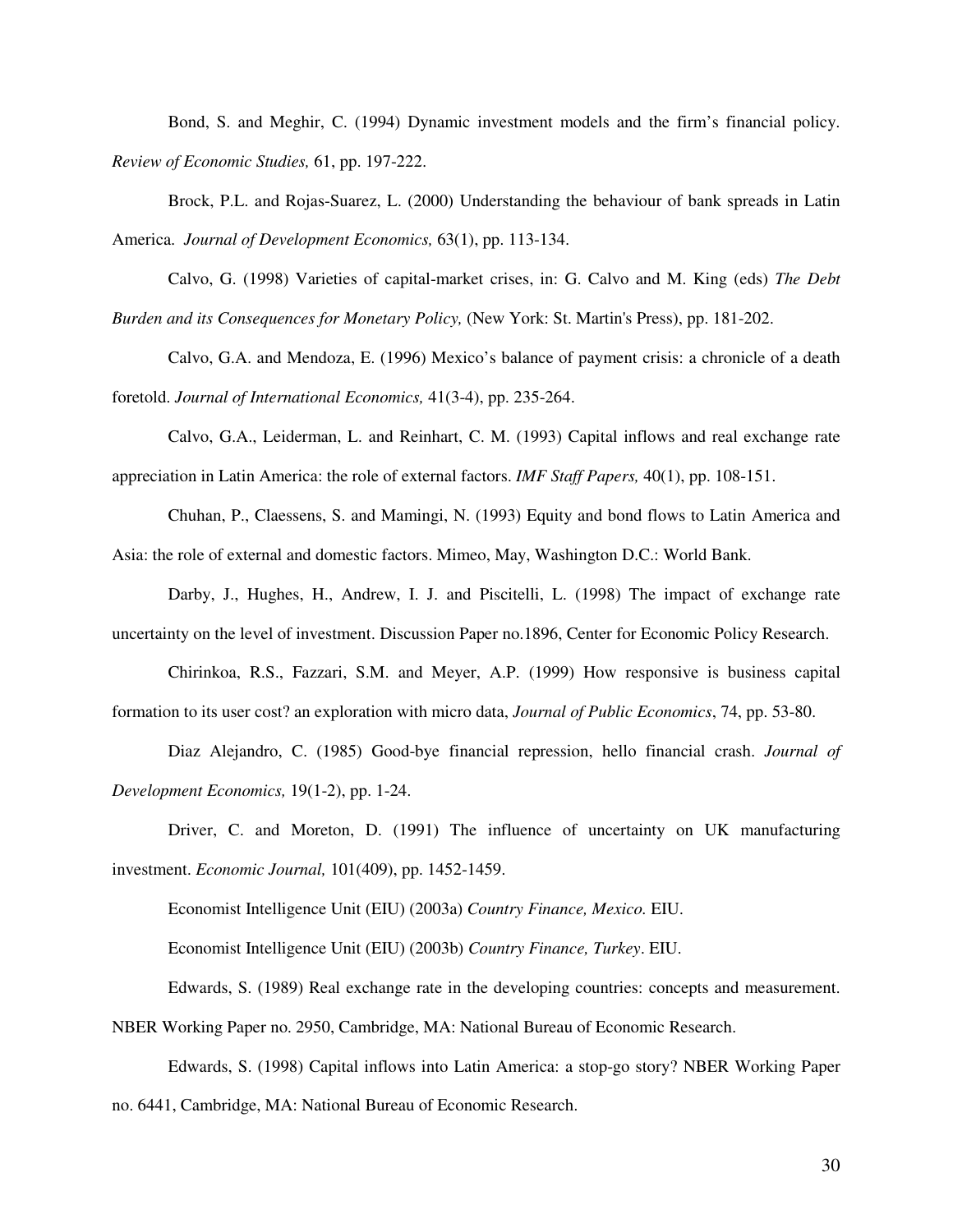Fanelli, J. M., Rozenwurcel, G. and Simpson, L. M. (1998) Financial reform in developing countries: Argentina, in: J. M. Fanelli and R. Medhora (eds) *Financial Reform in Developing Countries,* (New York: St. Martin's Press), pp. 31-56.

Fedderke, J.W. and Liu, W. (2002) Modelling the determinants of capital flows and capital flight with an application to South African data from 1960 to 1965. *Economic Modelling,* 19(3)*,* pp*.* 419-444.

Federer, J. (1993) The impact of uncertainty on aggregate investment spending. *Journal of Money, Credit and Banking,* 25(1), pp. 30-48.

Fernandez-Arias, E. (1994) The new wave of private capital inflows: push or pull? World Bank, IECIF Policy Research Working Paper no. 1312 (June), The World Bank.

Ffrench-Davis, R. (2000) *Reforming the Reforms in Latin America: Macroeconomics, Trade, Finance*, (St. Martin's Press).

Fitzgerald, E.V.K. (2001) Short term capital flows, the real economy and income distribution in developing countries, in: S. Griffith–Jones, M.F. Montes and A. Nasution (eds) *Short Term Capital Flows and Economic Crisis,* (UNU/WIDER: Oxford University Press), pp. 29-51.

Frankel, J.A. and Schmukler, S. (1996) Crisis, contagion and country funds: effects on East Asia and Latin America. Pacific Basin Working Paper Series no. 96-04, Federal Reserve Bank of San Francisco.

Frankel, J.A. and Rose, A.K. (1996) Currency crashes in emerging markets: an empirical treatment. *Journal of International Economics,* 41(3), pp. 351-366.

Frenkel, R. and Ros, J. (2006). Unemployment and the Real Exchange Rate in Latin America, *World Development* 34(4), 631-646.

Gabriele, A., Boratav, K. and Parikh, A. (2000) Instability and volatility of capital flows to developing countries. *The World Economy*, 23(8), pp. 1031-1056.

Goldberg, L., Dages, B.G. and Kinney, D. (2000) Foreign and domestic bank participation in emerging markets: lessons from Mexico and Argentina. NBER Working Paper no.7714. Cambridge, MA: National Bureau of Economic Research.

31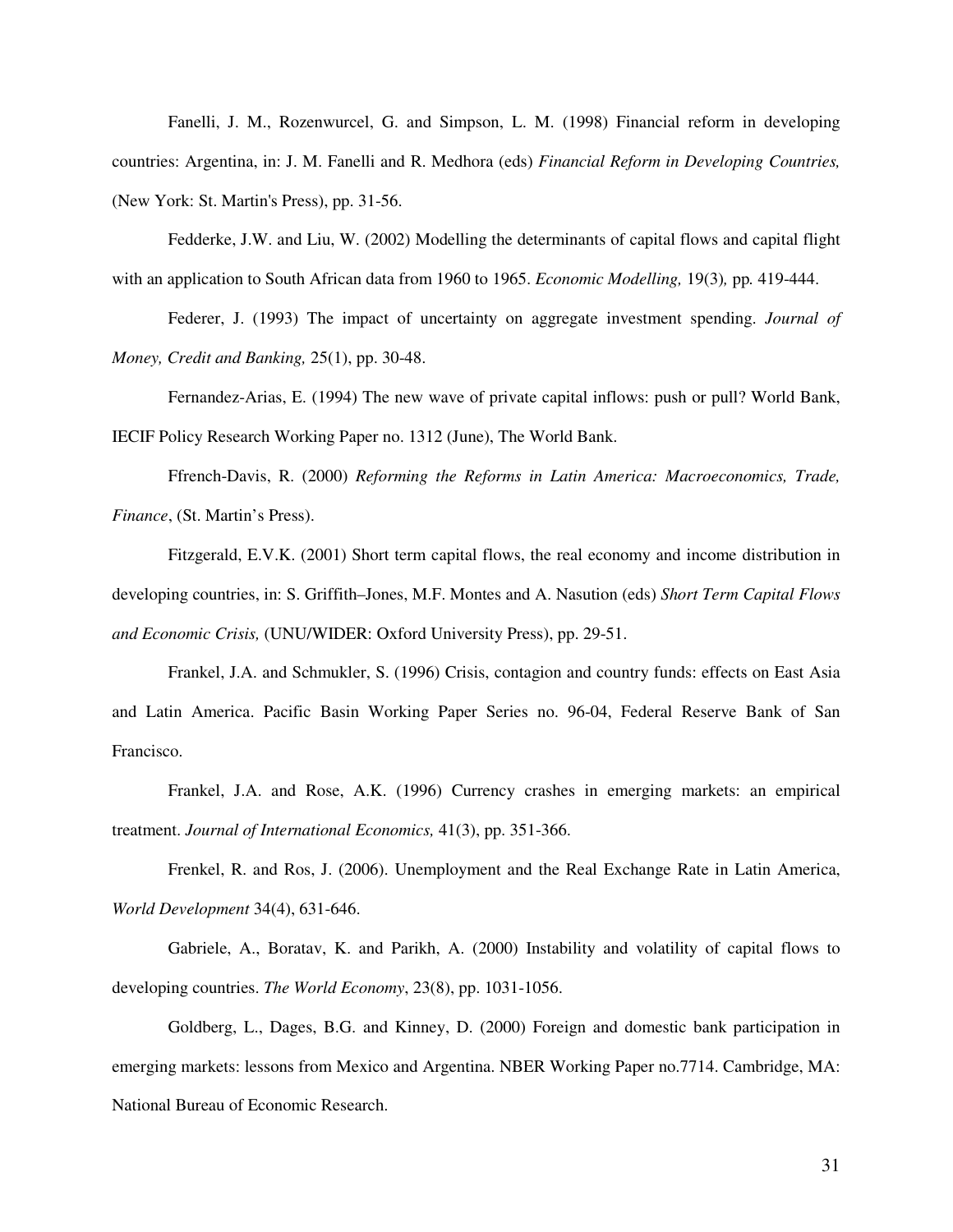Grabel, I. (1995) Assessing the impact of financial liberalisation on stock market volatility in selected developing countries. *The Journal of Development Studies*, 31(6), pp. 903-917.

Griever, W.L., Lee, G.A. and Warnock, F.E. (2001) The U.S. system for measuring cross-border investment in securities: a primer with a discussion of recent developments. In *Federal Reserve Bulletin*, Federal Reserve Bank, pp. 634-650.

Hausmann, R. and Gavin, M. (1995) Overcoming volatility. Special Report, Economic and Social Progress in Latin America. Washington D.C.: Inter-American Development Bank.

Hernandez, L. and Rudolph, H. (1994) Domestic factors, sustainability, and soft landing in the new wave of private capital inflows. Mimeo, The World Bank.

Kaminsky, G. and Schmukler, S.L. (2002) Emerging market instability: do sovereign ratings affect country risk and stock returns? *The World Bank Economic Review,* 16(2), pp. 171-195.

Keynes, J.M. (1964) *The General Theory of Employment, Money and Interest*, (New York: Harcourt Inc.).

Kraay, A. (1998) In search of the macroeconomic effects of capital account liberalization. Mimeo, The World Bank.

Kuczynski, P.P. and Williamson, J. (2003) *After the Washington Consensus: Restarting Growth and Reform in Latin America*, (Washington D.C.: Institute for International Economics).

Lensink, R. and Morrissey, O. (2006) Foreign direct investment: flows, volatility, and the impact on growth. *Review of International Economics*, 14(3), pp. 478-493.

Mairesse, J., Hall, B.H. and Mulkay, B. (1999). Firm level investment in France and the United States: an exploration of what we have learned in twenty years. NBER Working Paper no. 7437. Cambridge, MA: National Bureau of Economic Research.

Pindyck, R. and Solimano, A. (1993) Economic instability and aggregate investment, in: O.J. Blanchard and S. Fischer (eds) *NBER Macroeconomics Annual,* (Cambridge and London: MIT Press), pp. 259-302.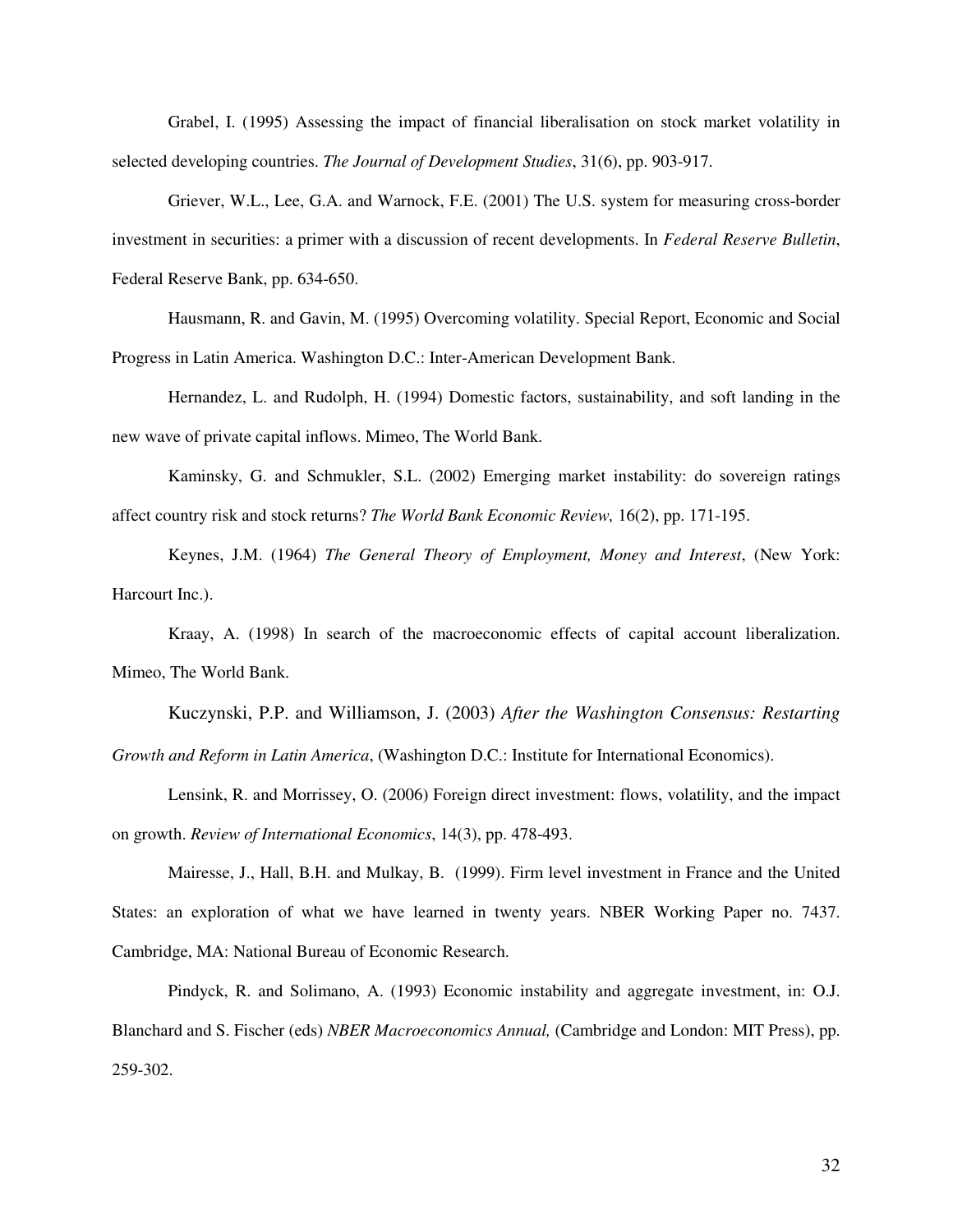Price, S. (1996) Aggregate uncertainty, investment and asymmetric adjustment in the UK manufacturing sector. *Applied Economics,* 28(11), pp. 1369-79.

Rama, M. (1993) Empirical investment equations for developing countries, in: L. Serven and A. Solimano (eds) *Striving for Growth after Adjustment: The Role of Capital Formation*, (Washington DC.:The World Bank), pp. 107-143.

Ramey, G. and Ramey, V.A. (1995) Cross country evidence on the link between volatility and growth. *American Economic Review,* 85(5), pp. 1138-1151.

Rodrik, D. and Velasco, A. (2000) Short term capital flows, in: B. Plescovic, and J.E. Stiglitz (eds) *Annual World Bank Conference on Development Economics 1999,* (Washington, D.C.: World Bank), pp. 59-70.

Rojas-Suarez, L. and Weisbrod, S. (1996) Building stability in Latin American financial markets. Working Paper no.320 (February), Washington, D.C.: Inter-American Development Bank.

Serven, L. (1998) Macroeconomic uncertainty and private investment in LDC: an empirical investigation. Mimeo, The World Bank.

SPK (Capital Markets Board of Turkey) (2004) *Trading Volume in Secondary Markets*. Monthly Bulletin, December, Ankara. Available at: http://www.cmb.gov.tr/news/news.htm?tur=monthlybulletin

UNCTAD (1998) *Trade and Development Report*, (Genova: United Nations Conference of Trade and Development).

UNCTAD (2004) *Development and Globalization: Facts and Figures*, (Genova: United Nations Conference on Trade and Development).

United Nations (2005) World *Economic and Social Survey 2005, Financing for Development*, (New York: United Nations).

Weller, C.E. (2001) Financial crises After financial Liberalisation: exceptional circumstances or structural weakness? *The Journal of Development Studies*, 38(1), pp. 98-127.

World Bank (2001) *Global Development Finance: Building Coalitions for Effective Development Finance*, (Washington, DC: The World Bank).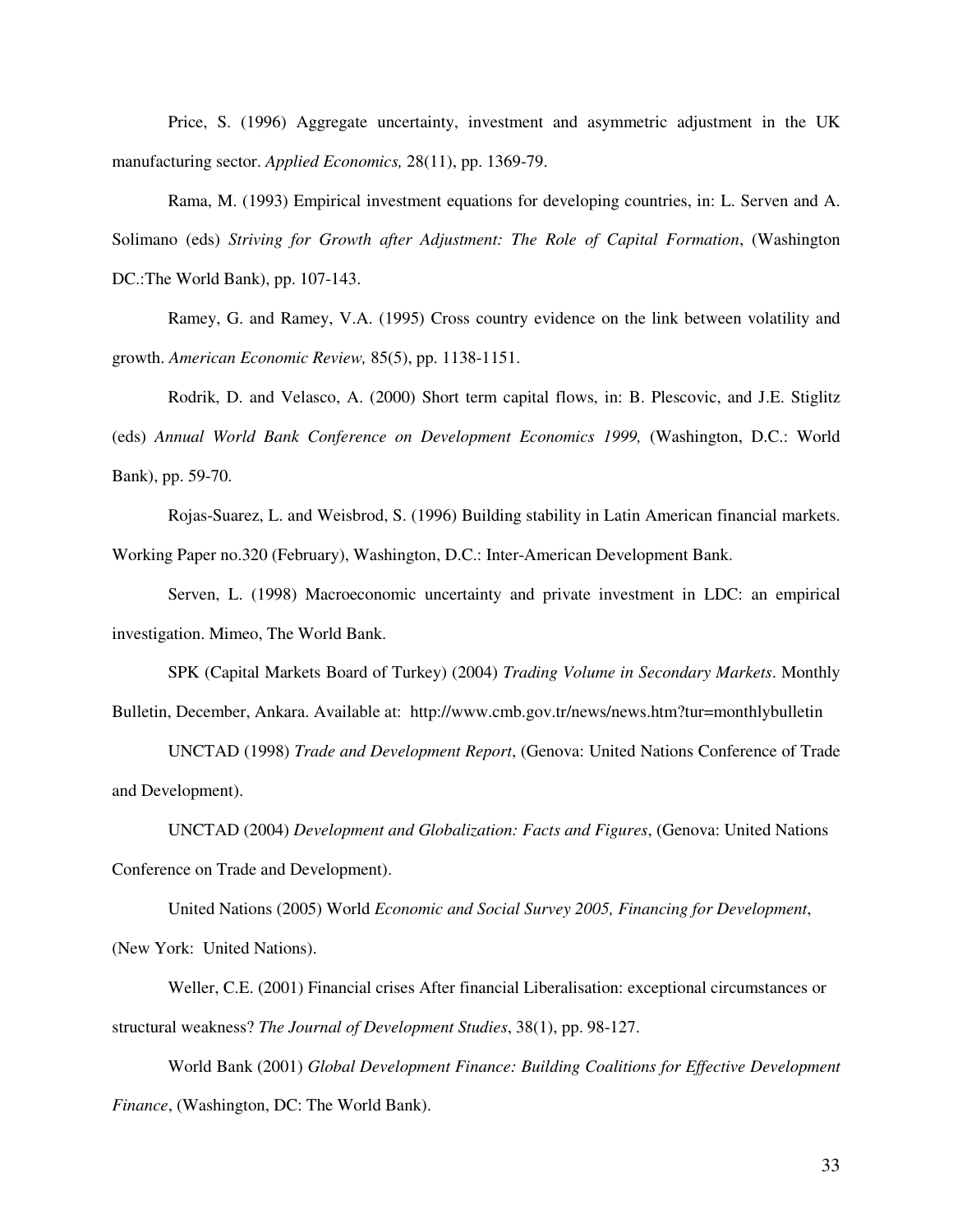Table 1: Basic Economic Indicators

|                |    | Average  | Average  | Average |          |           | Average |           |           |           |           |          | Net       | Net     | Net    |
|----------------|----|----------|----------|---------|----------|-----------|---------|-----------|-----------|-----------|-----------|----------|-----------|---------|--------|
|                |    |          |          |         |          |           | 1996-   |           |           |           |           |          | 1982-     | 1990-   | 1995-  |
|                |    | 1979-81  | 1982-89  | 1990-93 | 1994     | 1995      | 2000    | 2001      | 2002      | 2003      | 2004      | 2005     | 89        | 94      | 2000   |
| <b>RSCF</b>    | A  | 3,538    | $-2,393$ | 6,654   | 15,640   | 12,491    | 8,338   | $-6,252$  | $-13,309$ | $-11,336$ | $-10,621$ | $-4,681$ | $-19,142$ | 42,255  | 54,180 |
|                | M  | 19,812   | $-7,988$ | 26,219  | 12,639   | $-12,850$ | 7,865   | 2,919     | $-4,538$  | $-1,333$  | 495       | 4,847    | $-63,902$ | 117,515 | 26,477 |
|                |    | $-1,058$ | 959      | 6,797   | $-6,733$ | 5,295     | 8.171   | $-14,701$ | 2,370     | 9,513     | 22,883    | 32,895   | 959       | 20,456  | 46,150 |
| <b>STDRSCF</b> | A  | 1,431    | 830      | 4,969   | 1,748    | 1,953     | 2,980   | 2,066     | 1,448     | 1,556     | 1,558     | 1,504    |           |         |        |
|                | M  | 2,083    | 1,504    | 1,761   | 7,052    | 6,201     | 3,679   | 2,999     | 2,557     | 2,364     | 3,206     | 2,579    |           |         |        |
|                | Т  |          | 314      | 933     | 767      | 1,025     | 2,729   | 741       | 1,468     | 1,978     | 794       | 1,852    |           |         |        |
| <b>RFDI</b>    | Α  | 828      | 681      | 3,253   | 4,005    | 5,968     | 12,064  | 2,142     | 2,175     | 1,587     | 3,868     | 3,988    | 5,445     | 17,016  | 66,287 |
|                | M  | 3,168    | 2,493    | 4,547   | 12,091   | 10,135    | 13,679  | 26,845    | 19,278    | 14,660    | 17,141    | 15,829   | 19,940    | 30,278  | 78,528 |
|                |    | 94       | 243      | 842     | 670      | 942       | 880     | 3,315     | 1,151     | 1,684     | 2,567     | 8,163    | 1,943     | 4,040   | 5,342  |
| CAB            | Α  | $-1.84$  | $-2.95$  | $-0.64$ | $-4.26$  | $-1.98$   | $-3.77$ | $-1.41$   | 9.25      | 6.22      | 2.27      | 3.23     |           |         |        |
|                | M  | $-5.34$  | 0.18     | $-5.02$ | $-7.05$  | $-0.55$   | $-2.52$ | $-2.85$   | $-2.18$   | $-1.39$   | $-0.98$   | $-0.61$  |           |         |        |
|                | T  | $-3.04$  | $-1.08$  | $-1.44$ | 2.03     | $-1.38$   | $-1.48$ | 2.33      | $-0.83$   | $-3.34$   | $-5.16$   | 0.00     |           |         |        |
| Arbitr         | Α  | 48.12    | 62.55    | 206.68  | 4.58     | 6.38      | 2.68    | 11.41     | 16.55     | 31.23     | 1.04      | $-1.85$  |           |         |        |
|                | M  | 6.73     | $-3.55$  | 11.64   | $-16.04$ | 42.37     | 15.25   | 17.31     | $-7.31$   | 6.49      | 3.55      | 13.67    |           |         |        |
|                | т  | $-29.86$ | $-0.48$  | 0.27    | 47.21    | 23.83     | 12.18   | 45.28     | 43.73     | 84.74     | 15.67     | 16.38    |           |         |        |
| Int            | Α  | 11.66    | 41.82    | 64.25   | 3.47     | 11.56     | 8.23    | 23.59     | 11.20     | 7.35      | $-4.09$   | $-6.86$  |           |         |        |
|                | M  | $-2.61$  | $-2.60$  | 4.77    | 4.00     | $-0.41$   | 5.87    | 6.38      | 1.87      | 2.03      | 2.27      | 5.14     |           |         |        |
|                | т  | $-22.99$ | 4.65     | 0.83    | 11.23    | 8.72      | 12.65   | $-1.11$   | 23.76     | 22.15     | 12.12     | 7.20     |           |         |        |
| Cr             | Α  | 30.52    | 25.33    | 15.48   | 20.28    | 19.96     | 23.01   | 20.83     | 15.33     | 10.76     | 10.50     | 11.67    |           |         |        |
|                | M  | 19.63    | 13.48    | 24.53   | 38.74    | 29.27     | 20.60   | 14.12     | 15.69     | 15.31     | 14.63     | 15.82    |           |         |        |
|                |    | 14.85    | 18.60    | 17.48   | 15.94    | 18.49     | 23.69   | 20.67     | 14.79     | 16.26     | 20.49     | 26.15    |           |         |        |
| Inf            | A  | 78.86    | 159.19   | 112.67  | 4.09     | 3.32      | $-0.10$ | $-1.07$   | 23.01     | 12.61     | 4.32      | 9.21     |           |         |        |
|                | M  | 24.01    | 79.49    | 18.64   | 6.97     | 35.00     | 19.40   | 6.36      | 5.03      | 4.55      | 4.69      | 3.99     |           |         |        |
|                |    | 79.17    | 45.85    | 65.64   | 106.19   | 88.14     | 74.10   | 54.40     | 44.96     | 25.30     | 8.60      | 8.18     |           |         |        |
| GFCF/GDP       | A  | 23.55    | 18.92    | 16.09   | 19.94    | 17.94     | 18.32   | 14.18     | 11.96     | 15.14     | 19.15     | 21.46    |           |         |        |
|                | M  | 25.64    | 18.94    | 18.67   | 19.35    | 16.15     | 20.17   | 20.00     | 19.25     | 18.93     | 19.63     | 19.30    |           |         |        |
|                |    | 21.06    | 21.88    | 24.21   | 24.62    | 23.84     | 24.06   | 18.17     | 16.59     | 15.46     | 17.82     | 19.56    |           |         |        |
| <b>RGDPG</b>   | Α  | 12.75    | $-0.42$  | 5.74    | 5.67     | $-2.89$   | 2.54    | $-4.51$   | $-11.54$  | 8.47      | 8.64      | 8.78     |           |         |        |
|                | M  | 8.30     | 0.65     | 3.64    | 4.32     | $-6.36$   | 5.31    | $-0.03$   | 0.77      | 1.43      | 3.92      | 2.91     |           |         |        |
|                | T. | 0.23     | 4.67     | 5.84    | $-5.58$  | 6.94      | 3.83    | $-7.61$   | 7.51      | 5.78      | 8.55      | 7.12     |           |         |        |

Notes: RSCF is Real short-term capital inflows by non-residents in 2000 prices-millions of USD (for details see the Appendix). RFDI is Real FDI inflows in 2000 prices - millions of USD. STDRSCF is annual standard deviation of quarterly RSCF. CAB is Current Account Balance as a percentage of GDP. Arbitr is annual average of monthly net financial arbitrage measured as  $[(1 + R)/(1 + \mathring{E})] - (1 + R^*)$  where R is 3-month domestic t-bill rate or its equivalent,  $\mathring{E}$  is average depreciation of domestic currency-end of period values- against US dollar, R\* is 3-month US T-bill rate. Int is annual average of monthly real interest rate deflated by next period's realized consumer inflation. Cr is domestic credit to the private sector as a share of GDP. Inf is consumer price inflation. GFCFG/GDP is the Gross fixed capital formation to GDP ratio in percentages. RGDPG is Real GDP growth in constant 2000 domestic prices.

Source: International Financial Statistics of IMF, WDI and author's calculations.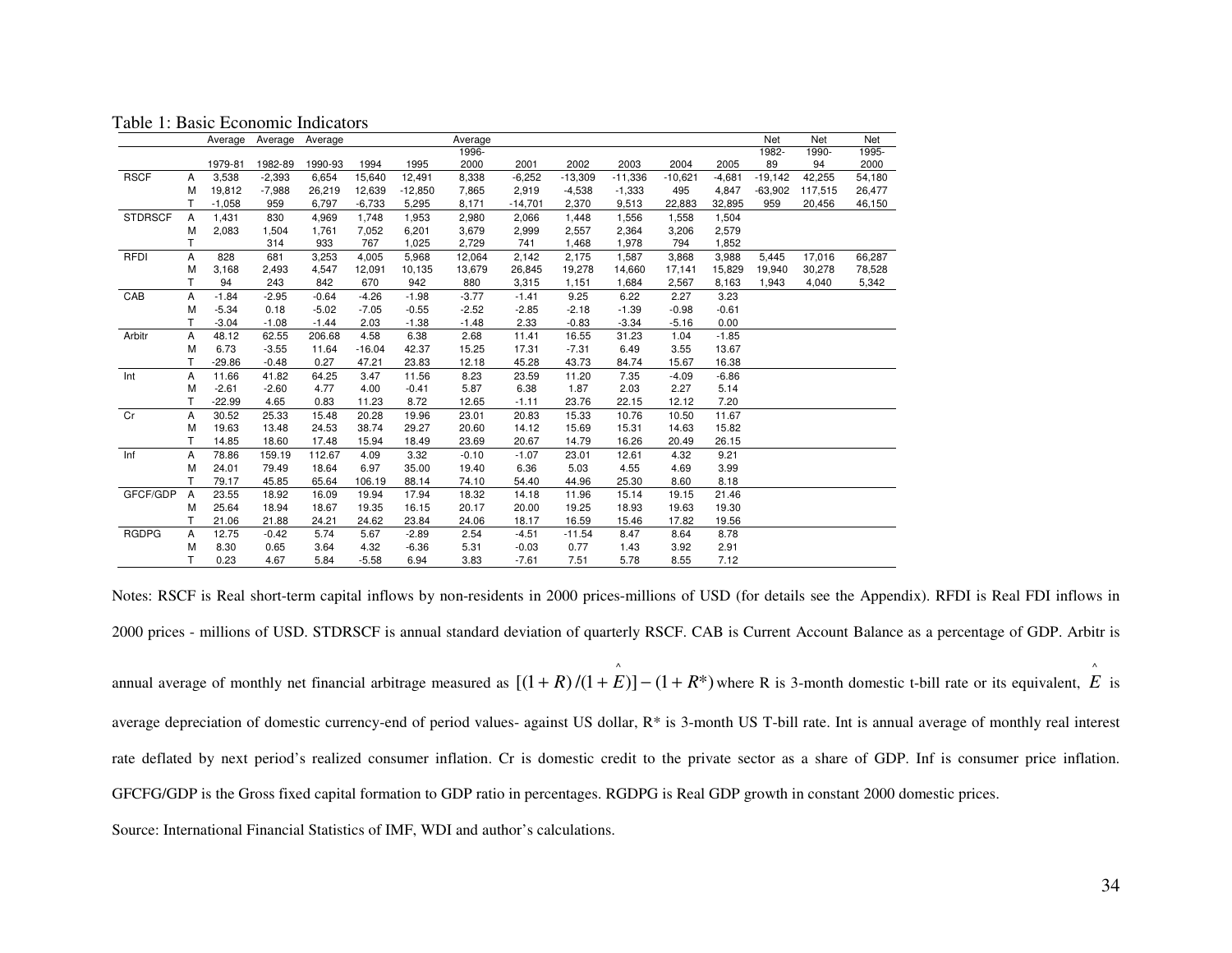|                           |           |            | Millions of US Dollars in Current Prices          |                |        |            |         |            |
|---------------------------|-----------|------------|---------------------------------------------------|----------------|--------|------------|---------|------------|
|                           | Argentina |            | Mexico                                            |                | Turkey |            | Turkey* |            |
| <b>Short-Term Inflows</b> | Gross     | <b>Net</b> | Gross                                             | <b>Net</b>     | Gross  | <b>Net</b> | Gross   | <b>Net</b> |
| 1984-1989                 | 11,685    | -2,803     |                                                   | 26,497 -11,921 | 4,511  | 295        |         |            |
| 1984-2003                 | 603,528   |            | 2,192 579,636 15,380 192,990                      |                |        | 7,678      |         |            |
| 1990-2003                 | 591,843   |            | 4,995 553,139 27,301 188,479 7,383 198,895 48,449 |                |        |            |         |            |
| 1990-2003                 |           |            |                                                   |                |        |            |         |            |
| -FDI                      |           | 85,540     |                                                   | 152,264        |        | 14,781     |         |            |
| $-M&A$                    |           | 65,154     |                                                   | 50,282         |        | 3,074      |         |            |
| -M&A/FDI                  |           | 76%        |                                                   | 33%            |        | 21%        |         |            |
| -FDI/Gross**              |           | 15%        |                                                   | 28%            |        | 8%         |         | 7%         |

Table 2: Gross and Net Capital Inflows to Argentina, Mexico and Turkey, 1984-2003

Note: Gross stands for gross short-term capital inflows, which are the sum of the absolute value of monthly net capital inflows from the US. Net stands for net short-term capital inflows, which are the sum of the monthly net capital inflows from the US. FDI is net FDI inflows, M&A is net Merger and Acquisition type FDI, M&A/FDI is M&A divided by FDI, FDI/Gross is FDI divided by Gross short term capital inflows.

Source: The US Treasury International Capital Reporting System, Central Bank of Republic of Turkey, Unctad FDI database.

\*The data are for the 1992-2003 period based on Central Bank of Republic of Turkey database.

\*\*The ratio is biased upwards given that FDI inflows are multilateral while Gross inflows are

bilateral between US and AMT.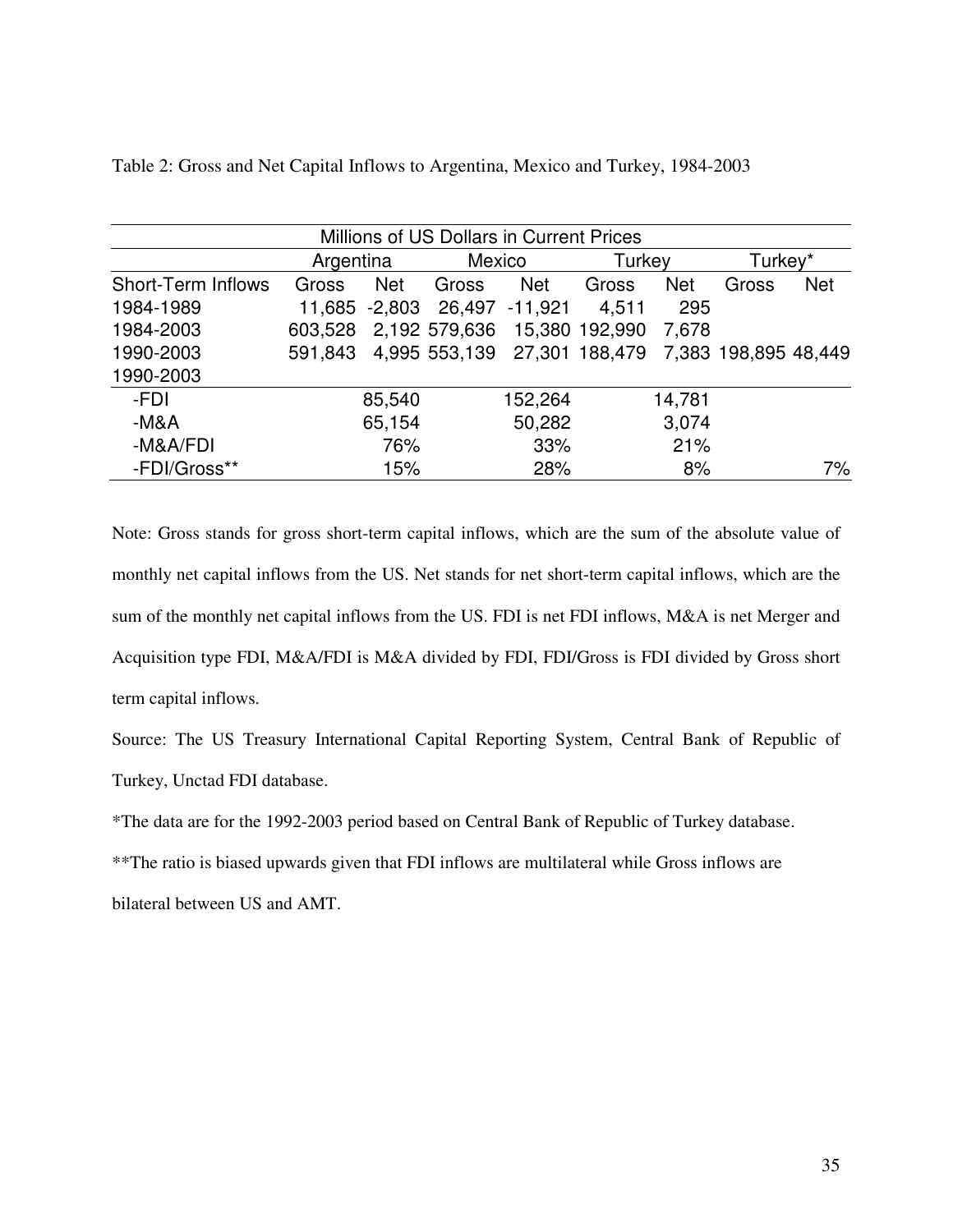|                | Argentina    |              |              |              | Mexico     |              |              |             | Turkey       |              |              |              |
|----------------|--------------|--------------|--------------|--------------|------------|--------------|--------------|-------------|--------------|--------------|--------------|--------------|
|                | (1)          | (2)          | (3)          | (4)          | (1)        | (2)          | (3)          | (4)         | (1)          | (2)          | (3)          | (4)          |
|                | $-0.31***$   | $-0.31***$   | $-0.31***$   | $-0.3***$    | $-0.20***$ | $-0.24***$   | $-0.2***$    | $-0.24***$  | $-0.14***$   | $-0.11***$   | $-0.11***$   | $-0.15***$   |
| $I_{t-1}$      | (0.01)       | (0.01)       | (0.01)       | (0.01)       | (0.02)     | (0.02)       | (0.02)       | (0.02)      | (0.004)      | (0.002)      | (0.004)      | (0.003)      |
| $I_{t-2}$      | $-0.15***$   | $-0.15***$   | $-0.15***$   | $-0.14***$   | $-0.01$    | $-0.05**$    | $-0.01$      | $-0.05**$   | $-0.03**$    | $-0.02***$   | $-0.03***$   | $-0.01***$   |
|                | (0.01)       | (0.01)       | (0.01)       | (0.01)       | (0.02)     | (0.02)       | (0.02)       | (0.02)      | (0.002)      | (0.002)      | (0.002)      | (0.002)      |
| $KO_{t-1}$     | $-0.01***$   | $-0.01***$   | $-0.01***$   | $-0.01***$   | $-0.04***$ | $-0.03***$   | $-0.04***$   | $-0.03***$  | $-0.06***$   | $-0.08***$   | $-0.06***$   | $-0.07***$   |
|                | (0.001)      | (0.001)      | (0.001)      | (0.001)      | (0.002)    | (0.004)      | (0.002)      | (0.004)     | (0.002)      | (0.002)      | (0.002)      | (0.002)      |
| $KO_{t-2}$     | $-0.01***$   | $-0.01***$   | $-0.01***$   | $-0.004***$  | $-0.03***$ | $-0.03***$   | $-0.03***$   | $-0.04***$  | $-0.04***$   | $-0.04***$   | $-0.03***$   | $-0.05***$   |
|                | (0.0004)     | (0.001)      | (0.0004)     | (0.001)      | (0.004)    | (0.004)      | (0.004)      | (0.004)     | (0.001)      | (0.001)      | (0.001)      | (0.002)      |
| $SCFV_{t-1}$   | $-0.0004***$ | $-0.0003***$ | $-0.0003***$ | $-0.0002***$ | $-0.0004*$ | $-0.0003***$ | $-0.0003***$ | $-0.002***$ | $-0.0001***$ | $-0.0001***$ | $-0.0001***$ | $-0.0001***$ |
|                | (0.0002)     | (0.0001)     | (0.0001)     | (0.0001)     | (0.0003)   | (0.00004)    | (0.00004)    | (0.0003)    | (0.000001)   | (0.000001)   | (0.000001)   | (0.000001)   |
| $GDP_{t-1}$    | 0.19         |              |              | 0.10         | $-1.73$    |              |              | $-17.82***$ | $0.63***$    |              |              | $0.46***$    |
|                | (0.21)       |              |              | (0.12)       | (3.18)     |              |              | (4.31)      | (0.01)       |              |              | (0.01)       |
| $OK_{t-1}$     |              | $0.11***$    |              | $0.11***$    |            | $0.11***$    |              | $0.11***$   |              | $0.02***$    |              | $0.03***$    |
|                |              | (0.003)      |              | (0.003)      |            | (0.02)       |              | (0.02)      |              | (0.001)      |              | (0.001)      |
| $CR_{t-1}$     |              |              | 0.02         |              |            |              | 0.43         |             |              |              | $0.32***$    |              |
|                |              |              | (0.02)       |              |            |              | (0.78)       |             |              |              | (0.02)       |              |
| $Rint_{t-1}$   |              |              |              | $-0.1$       |            |              |              | $-0.60***$  |              |              |              | $-0.002***$  |
|                |              |              |              | (0.09)       |            |              |              | (0.31)      |              |              |              | (0.00003)    |
| Sargan         |              |              |              |              |            |              |              |             |              |              |              |              |
| m1             | 0.10         | 0.11         | 0.10         | 0.1          | $\Omega$   | $\Omega$     | 0            | 0           | $\Omega$     | 0            | 0            | $\Omega$     |
| m <sub>2</sub> | 0.26         | 0.32         | 0.26         | 0.32         | 0.42       | 0.48         | 0.42         | 0.48        | 0.19         | 0.25         | 0.12         | 0.19         |

Table 3: Private Investment and Capital Flow Volatility, dependent variable *Iit* 

Notes: *t-1*, *t-2* refers to the first-and second lags. *KO* is capital-output ratio, *SCFV* is capital flow volatility, *GDP* is real GDP growth rate. *OK* is operating profits to capital stock ratio, *Cr* is credit to private sector as a share of GDP (except for Argentina where it is measured as the real credit to private sector growth). *Rint* is the real interest rate in natural logs. All regressions initially included a set of (unreported) time dummies. *Sargan* is Sargan-test for overidentifying restrictions. *m1* and *m2* are first and second-order serial correlation tests. All test statistics are given by their p-values. Standard Errors (in parenthesis) are heteroskedasticity consistent. (\*\*\*), (\*), (\*) refer to significance at 1, 5 and 10 per cent level respectively.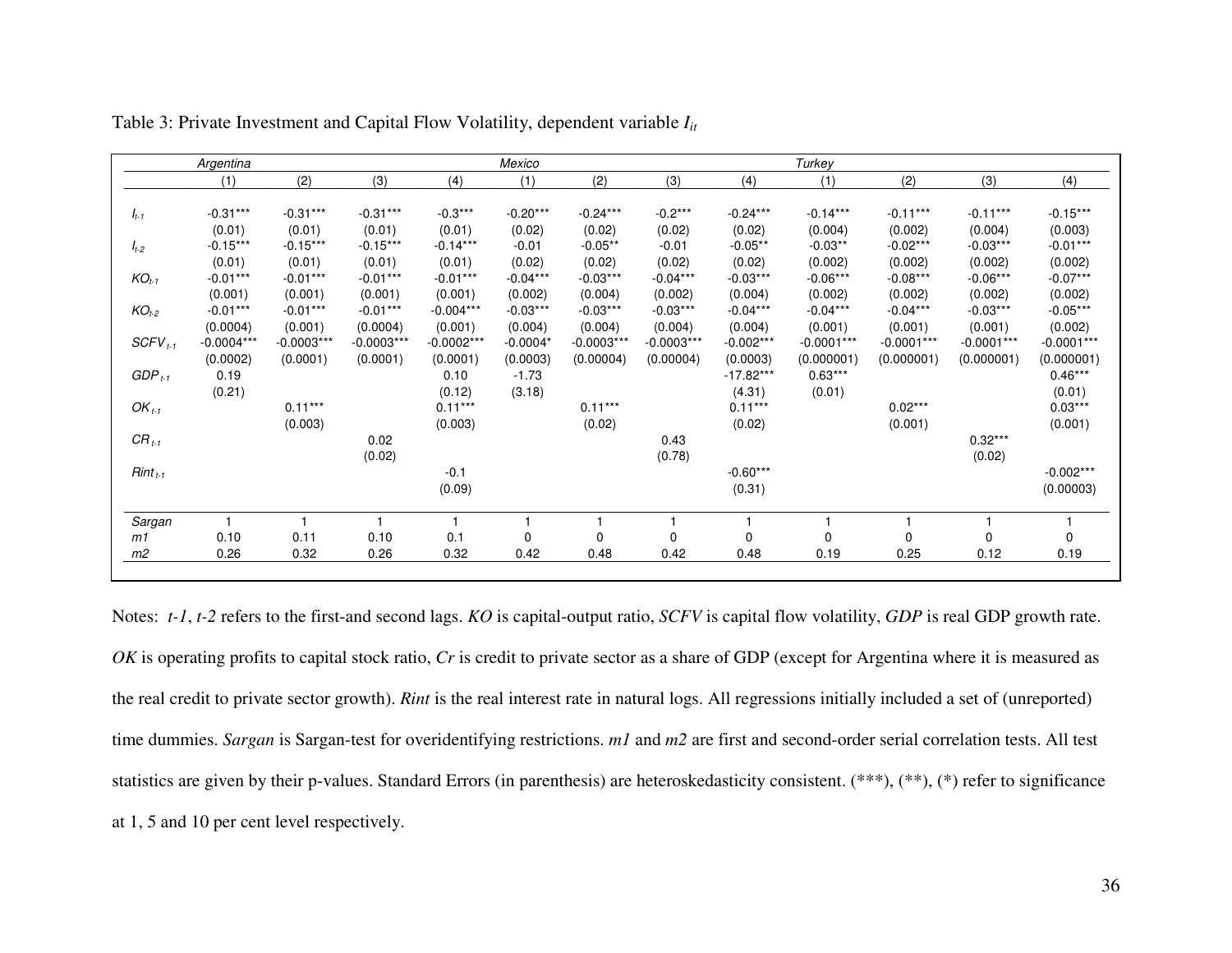|                                  | Argentina    | Mexico      | Turkey        |
|----------------------------------|--------------|-------------|---------------|
|                                  |              |             |               |
| $I_{t-1}$                        | $-0.25***$   | $-0.19***$  | $-0.15***$    |
|                                  | (0.03)       | (0.03)      | (0.004)       |
| $I_{t-2}$                        | $-0.11***$   | $-0.04$     | $-0.01***$    |
|                                  | (0.03)       | (0.03)      | (0.003)       |
| $KO_{t-1}$                       | $-0.01***$   | $-0.03***$  | $-0.07***$    |
|                                  | (0.002)      | (0.01)      | (0.003)       |
| $KO_{t-2}$                       | $-0.003$     | $-0.03***$  | $-0.05***$    |
|                                  | (0.003)      | (0.01)      | (0.002)       |
| $SCFV_{t-1}$                     | $-0.0003***$ | $-0.003***$ | $-0.0001***$  |
|                                  | (0.0001)     | (0.0001)    | (0.000002)    |
| $(SCFV^*D^{Small})_{t\text{-}1}$ | $0.0001***$  | $-0.00002*$ | $-0.00004***$ |
|                                  | (0.00001)    | (0.00001)   | (0.000001)    |
| GDP $_{t\text{-}1}$              | 0.18         | $-29.41***$ | $0.45***$     |
|                                  | (0.12)       | (1.69)      | (0.01)        |
| OK $_{t-1}$                      | $0.09***$    | $0.07*$     | $0.03***$     |
|                                  | (0.02)       | $(0.04)^*$  | (0.001)       |
| $Rint_{t-1}$                     | 0.02         | 1.97***     | $-0.002***$   |
|                                  | (0.18)       | (0.15)      | (0.00003)     |
| Sargan                           | 1            | 1           | 1             |
| m1                               | 0.08         | 0           | 0             |
| m2                               | 0.34         | 0.69        | 0.2           |

Table 4: Private Investment and Capital Flow Volatility, Small vs. Large Firms

Notes:  $D^{small}$  is a size dummy that takes that takes the value of one if net sales at time *t* are smaller than the sample median. SCFV\* *Dsmall* is an interaction term*.* For other variable definitions refer to Table 3.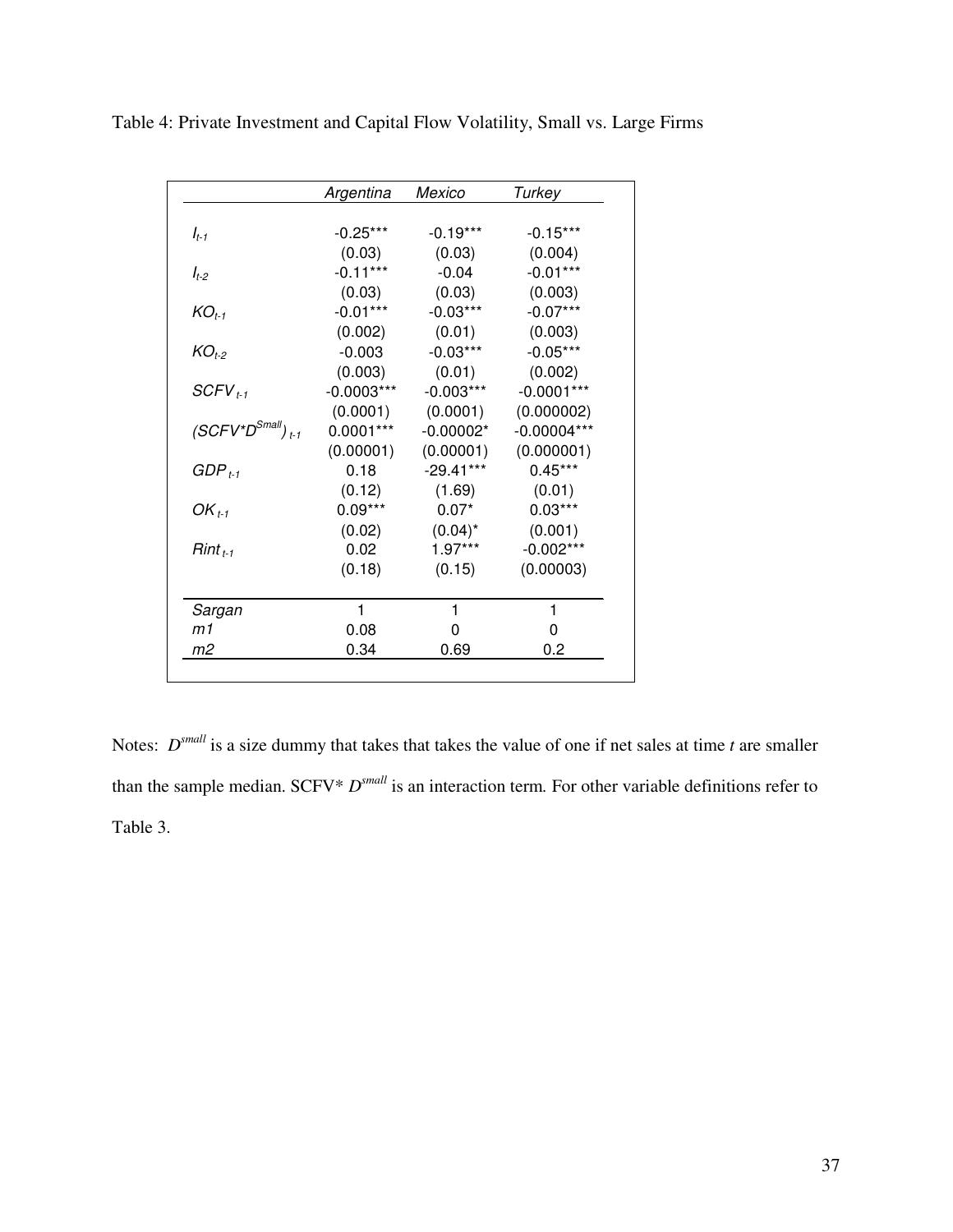Figure 1: HP Filtered Biannual Net Capital Inflows/Gross Inflows Ratio, 1984:1-2003:2



Notes: ARGHPTREND, MXHPTREND and TRHPTREND stand for HP Trend of net short-term capital inflows/gross short term capital inflows ratio for Argentina, Mexico and Turkey respectively. The ratio is calculated using biannual data and is based on gross inflows that are the biannual sum of the absolute value of monthly net capital inflows, and net inflows that are the biannual sum of the monthly net capital inflows. For comparison, net inflows are in absolute value. A decrease in this ratio reflects increasing volatility.

Source: Author's calculations using the US Treasury International Capital Reporting System.